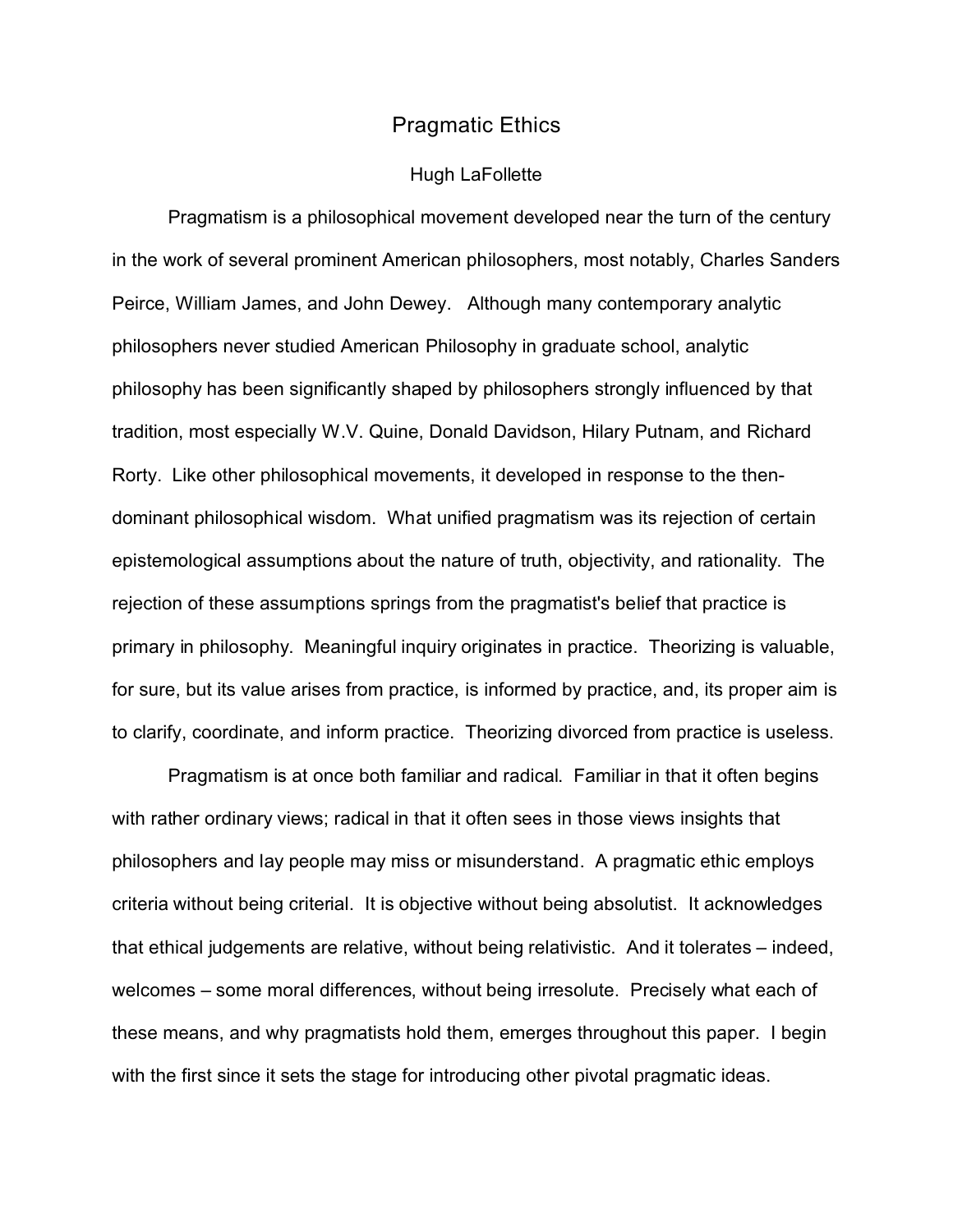Ethical theorizing begins when we think about how we ought to live. Many people assume that means we must look for moral criteria: some list of rules or principles whereby we can distinguish good from bad and right from wrong, or a list of virtues we try to inculcate. Utilitarians tell us we should promote the greatest happiness of the greatest number. Contractualists tell to look for the criteria emerging from a real or hypothetical agreement. Kantians tell us to treat others as "ends in themselves" and not as mere means. Divine Command theorists tell us to follow the commands of God. So, many will wonder: What are the pragmatists' criteria? How do they distinguish right from wrong? Although pragmatists may employ moral criteria, pragmatism is not criterial.

## THE PRIMACY OF HABITS

When I say that most moral theories are *criterial*, I mean that the theories hold, at least in some attenuated form, that the relevant criteria are (a) logically prior, (b) fixed, (c) complete, and (d) directly applicable. Although many philosophers might deny that their views are criterial on this account, the character of most discussions in ethics suggests this view is still influential if not dominant. Thus, although the principle of utility might be revealed though experience, its truth is thought (a) to be logically prior to experience and (b) to provide a measure for determining what is moral for all people, at all times. Moreover, this principle (c) does not need to be supplemented, and (d) can be directly applied to specific cases. Likewise for deontological theories. Using the model of law, they envision a set of external rules or principles that tell us how we ought to act. To this extent, most deontologists share certain presuppositions with divine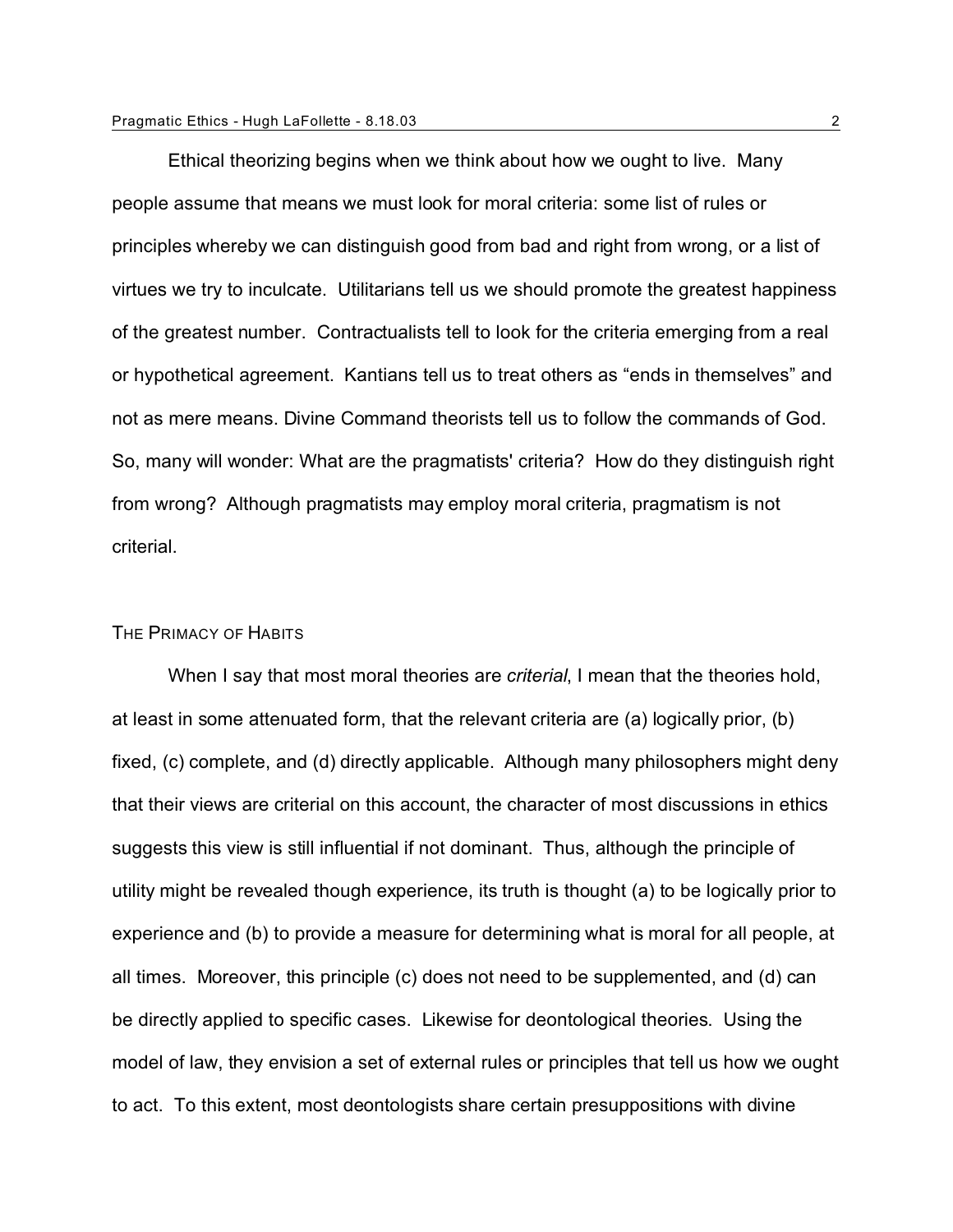command theorists, namely, that if morality is to be binding, its source must be independent of those whom it "binds."

Pragmatists disagree. If they speak of criteria at all, they think of them as tools for analysis, as heuristics isolating morally relevant features of action – features people should consider in making moral decisions. Criteria are not logically prior or fixed since they can be, and often are, supplanted. They are not complete, since central elements of moral judgement cannot be subsumed under them. And they are not directly applicable since principles cannot give us univocal direction on how we should behave in every circumstance.

The pragmatist's rejection of a criterial view of morality springs from its rejection of the notion of rationality undergirding that view. The belief that morality is primarily conscious adherence to prior and fixed criteria overrationalizes human beings. Many philosophers believe, or speak as if they believe, that everything significant about us involves conscious deliberation. Not so. We could not walk or speak or think the ways we do if we had to consciously determine to take each step, to speak or write the next word, or to add two numbers. Deliberation *is* vital. However, as I explain later, its central role is normally not to directly guide action, but to shape, change, and reinforce habits, and therefore to indirectly guide action. This is a significant role since most human activity is habitual. Therefore, before we can understand deliberation's proper role, we must first explore the pragmatist's notion of habit. This notion shows how a pragmatic ethic incorporates common and theoretical ideas of morality, yet uses them in ways that differ from standard uses. My account is strongly influenced by Dewey's ideas, especially the rich notion of habit he developed in *Human Nature and Conduct*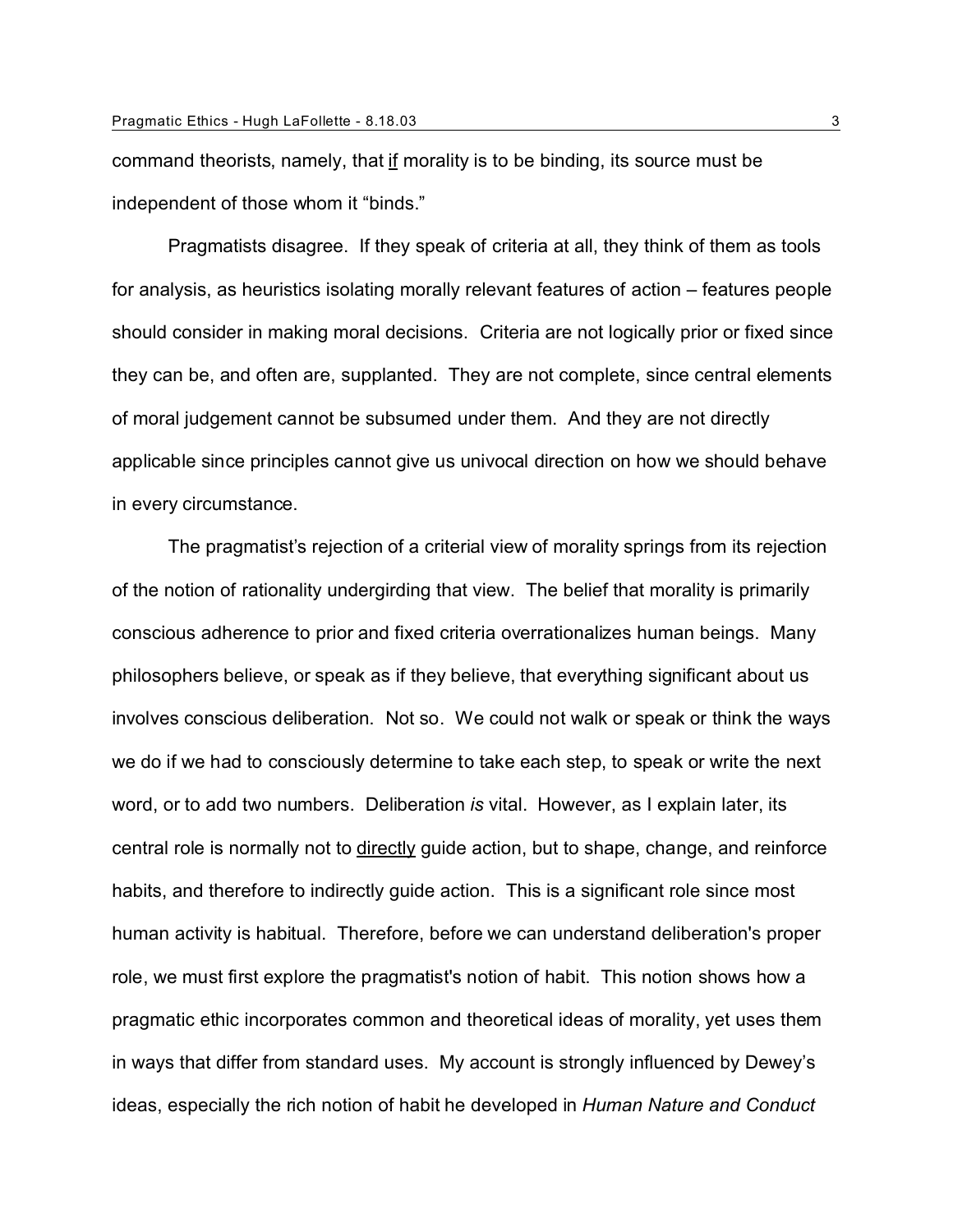(1988/1922). Nonetheless, I will not engage in squabbles over textual interpretation. Rather, I loosely employ Dewey's work to explain habit and its role in ethical theory.

## *The nature of habits*

Even those who recognize that conscious deliberation does not play the directing role assigned it by some philosophers might be leery of giving primacy to habits. After all, many of us assume habits are behavioral repetitions, largely beyond our control, and often negative. We tend to construe habits as external forces making us bite our nails, compelling us to drink, and leading us to be lazy, etc. However, habits are not mere repetitions, they are not necessarily bad, and they are not forces compelling us against our wills. At least properly understood they are not.

Habits carry the past into the present. What we learn and experience are not mere flashes on the cosmic stage; they continue in the present, unified and embodied in our habits. Habits, in this robust sense, have four principal elements: (1) They are influenced by our previous interactions with the social environment. (2) They are not simple acts but organized sets of smaller actions. (3) They are typically exhibited in overt behavior in a variety of circumstances, and (4) even when they are not exhibited in standard ways, they are nonetheless operative.

Consider a mundane action: walking. (1) Walking is learned by prior activity within our environment — it takes practice to walk, and still more practice to walk well. (2) Walking is not a single action, but a systemization of "smaller" actions: moving our feet and arms, looking ahead, and varying our paths to avoid obstacles, etc. (3) The habit is present in overt behavior: in the appropriate circumstances, we will walk in the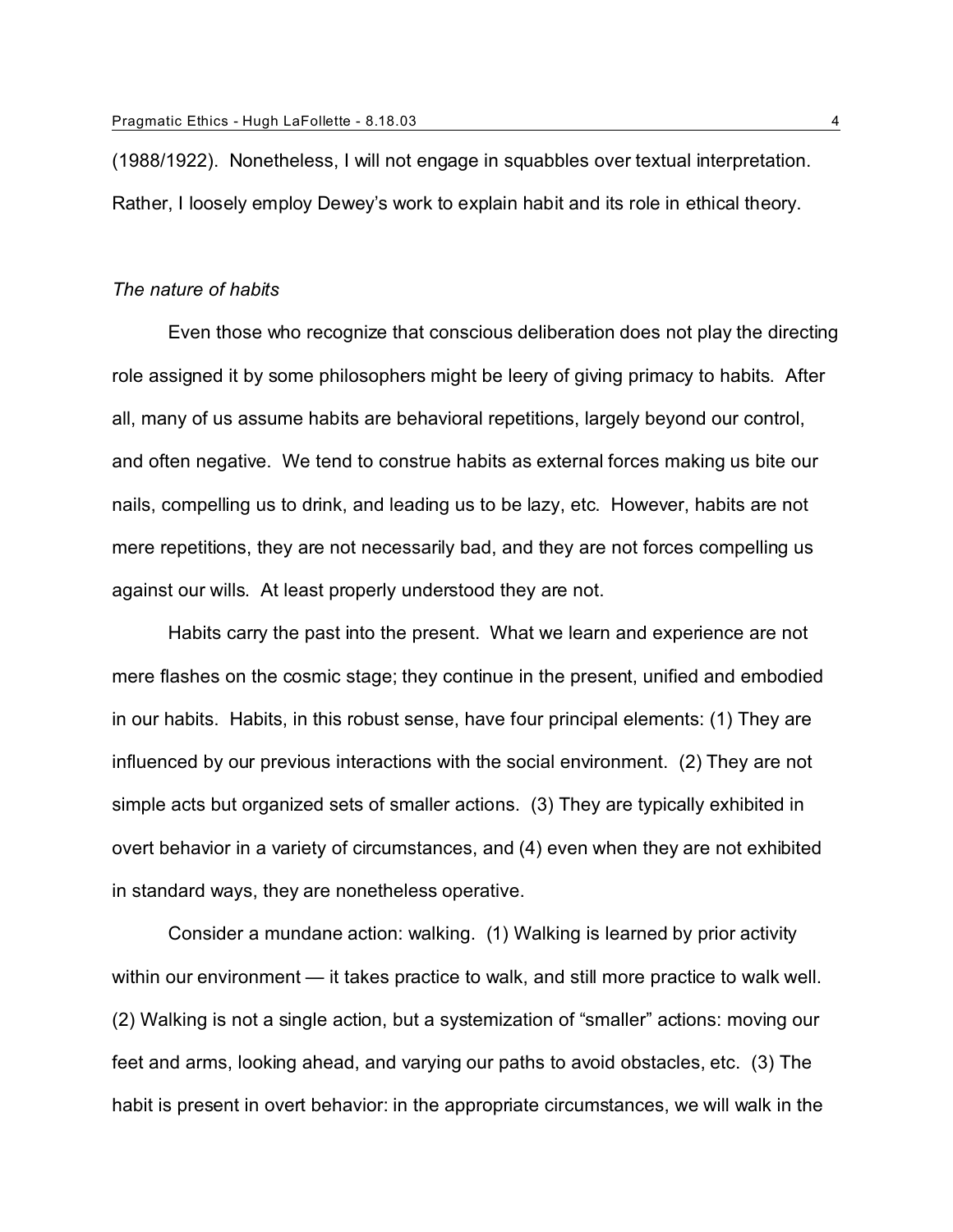ways we learned how to walk. Finally, (4) the habit is operative, even when not immediately guiding behavior. What makes us walkers is not merely what we do when we walk, but what we do when we are not walking. Walkers think, remember, and imagine differently than non-walkers. This is obviously true of the wheelchair bound. It is equally (but differently) true of people who can walk, but rarely do. A walker might think of her office as "a twenty-minute walk" from home, while a non-walker describes it as a five-minute drive. Walkers will also imagine the future differently than someone who normally travels by auto: their dreams about and plans for a trip to the Alps will differ substantially from those who primarily travel by car.

Thinking is also habitual. (1) Thinking is learned by prior activity — it takes practice to think, and considerably more practice to think well. If we could think effortlessly, we wouldn't need to be educated. Yet, we do need to be educated, and there is ample evidence that some types of education encourage more and better thinking than others. (2) Thinking requires a systemization of discrete intellectual actions. To think well, we must discern the relevant point, remember crucial details, trace the implications of our views, and evaluate those implications. (3) Thinking exhibits itself in overt behavior. When appropriately trained, we will question what we have been told, will engage in heated conversations, etc. Finally (4) thinking is operative, even if not immediately guiding behavior. Thinkers will consider options, entertain ideas, and imagine possibilities, even if there is no one with whom to converse or no way in which the thought leads to immediate overt action. I could give a similar analysis of emotions, etc., but I trust that is unnecessary.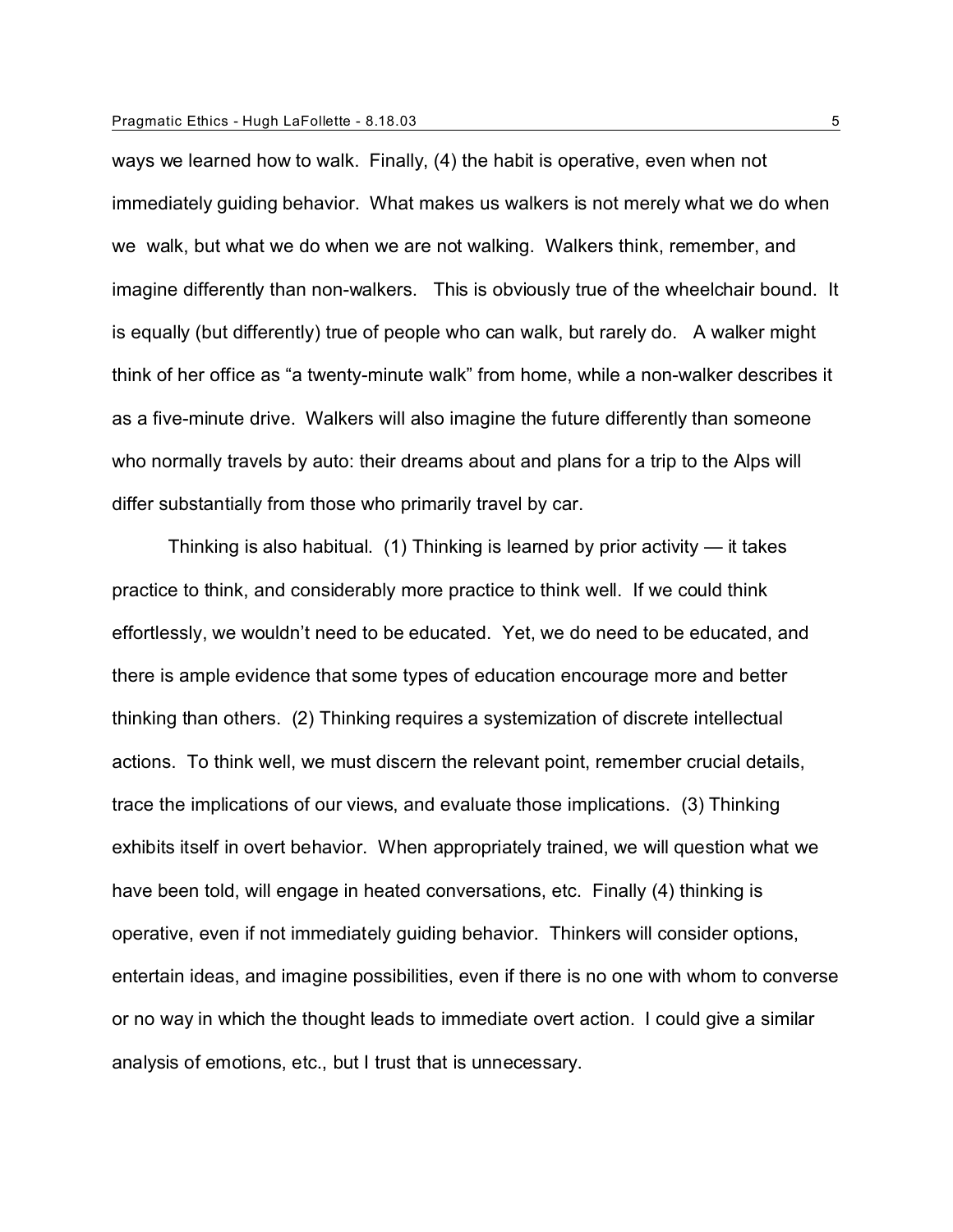Habits empower and restrict

Habits are two-edged swords: the very features that give us power to act and to think also circumscribe us. Without habits we could not learn from experience; our actions would be haphazard and ineffective. Yet habits also limit us since, while they are operating, we are myopic. You cannot be a scientist if you investigate everything, not even everything within the province of your science. You must look at or for some particular phenomenon. Yet that may lead you to overlook other significant phenomena. Similarly language empowers us, since, without language, we could say nothing; yet it constrains us since we can say only what we can say in that language.

As habitual creatures we must walk a fine line between (a) blindly letting habits have their sway, and (b) constantly evaluating them. Neither option is optimal. We can plod through life, mindlessly absorbing the habits of our culture, and never intentionally changing them. Or, we may become so interested "in the delights of reflection; we become afraid of assuming the responsibilities of decisive choice and action . . . " [\(Dewey 1988/1922: 137\)](http://endnote+.cit) Or, as Gadamer puts it, we must both recognize and struggle against our histories [\(1975\)](http://endnote+.cit). Knowing how to do that is itself a second order habit, developed by practice, over time.

## *Social nature of habits*

Speaking about an individual's habits of walking, talking, or thinking might suggest that habits are purely personal possessions. They are not. Since habits are shaped by prior experience, our cultures play a central role in forming our habits, in forming who we are. How we eat, how we talk, what we read, what we believe, and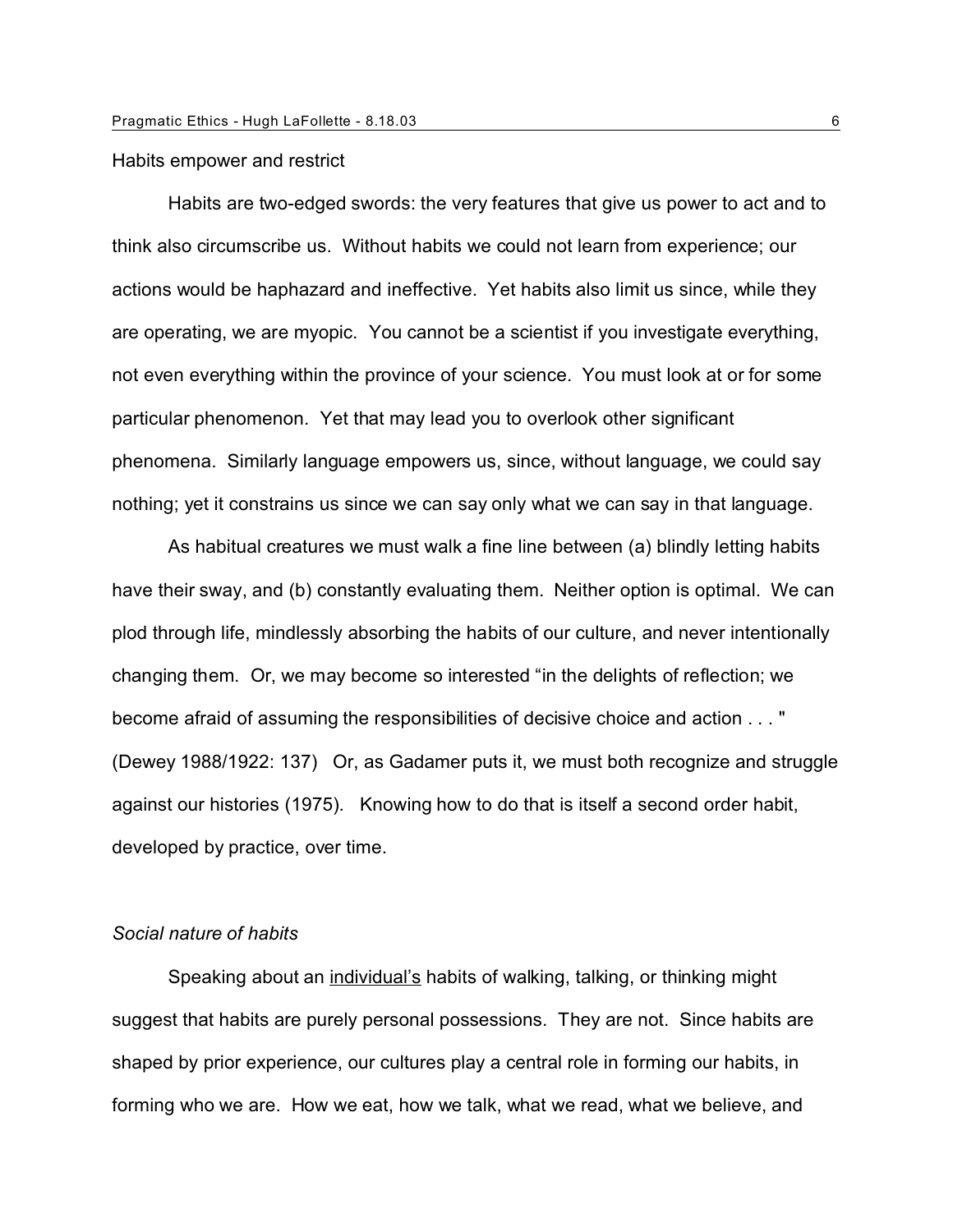how we think all began in the "instruction" (either formal or by example) we received growing up. Culture is best understood as the social transmission of habits. We inherit (and then refine) habits from our ancestors who inherited (and refined) habits from their ancestors, who . . . , etc. We live in cities rather than caves not because we are more clever than our cave-dwelling ancestors, but because we had "better" ancestors than they did. Ours gave us universities and the Internet; theirs gave them cave paintings. Recognizing this fundamental debt to others, Dewey claims, is the root of all virtue. "It is of grace and not ourselves that we lead civilized lives" (20). Once we recognize that we are who we are and live the lives we live because of our predecessors, then we must recognize that the habits we give our progeny and our peers will likewise shape their worlds, their lives, and their habits.

## *Habits and will*

The fact that social forces shape habits might suggest that individuals cannot choose, and are thus not responsible for, what they do. Far from it. Habits – including our traits, abilities, and character – do carry the marks of our environment. That is the sense in which our habits are ineliminably social. They also embody our previous choices, including our choices to strengthen or alter our habits. That is the sense in which the habits are our own. Habits are the primary vehicles for transmitting our past choices into present action. Thus habits "constitute the self; they are will" [\(Dewey](http://endnote+.cit) [1988/1922: 21\)](http://endnote+.cit).

 Unless we appreciate that social influences and individual choice are wed in habits, then human action and will seem mysterious, the result of decisions by unseen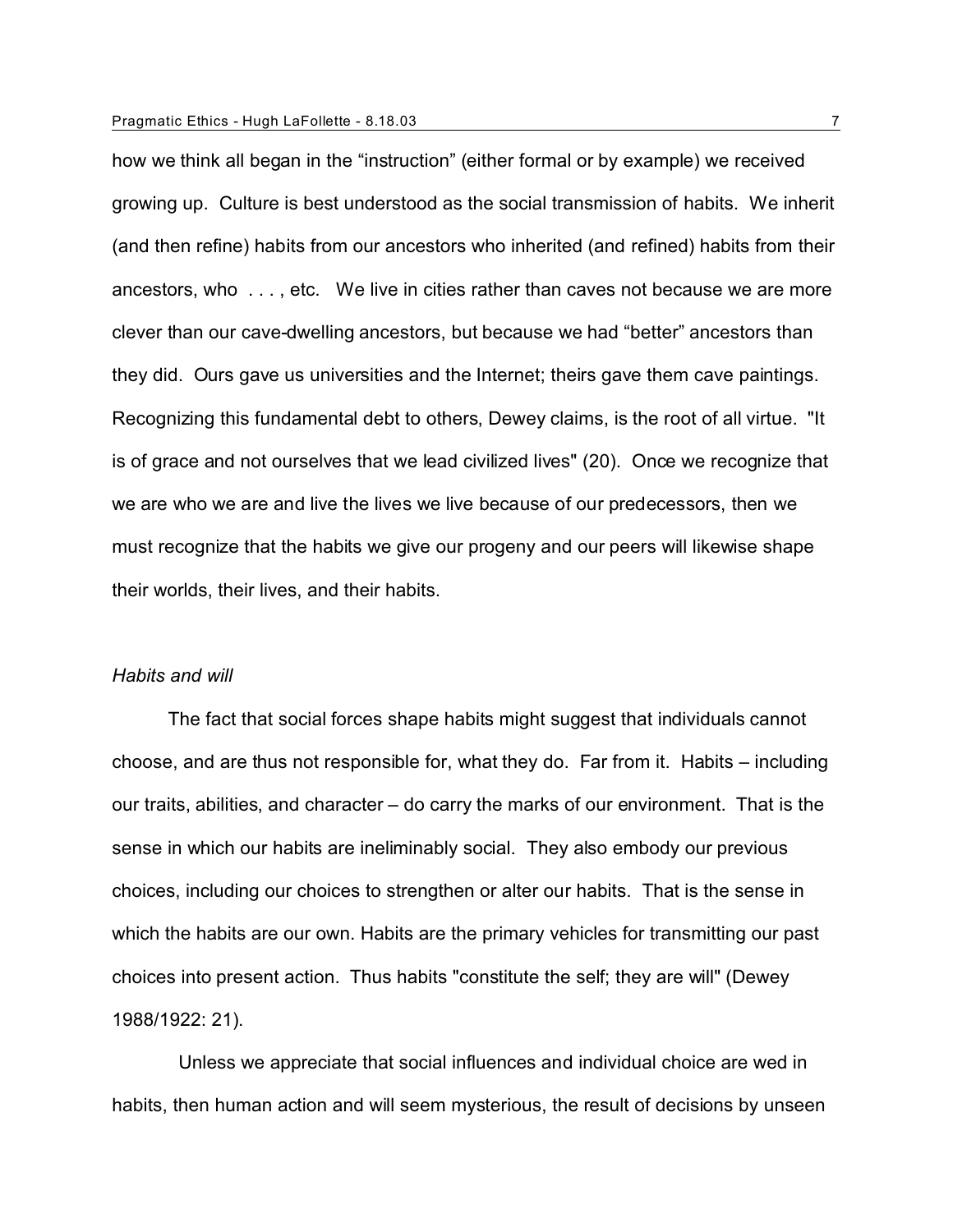and unexplainable homunculi. Why do some people become writers while others become accountants and others, clerks? Why are some people honest while others are dishonest? Why do some people work hard, while other piddle away their lives? Without habits, which carry past experience and decisions into the present and the future, actions must be created and continuously recreated by brute will. However, that is nothing more than "belief in magic . . . [whereby we hope] to get results without intelligent control of means" [\(Dewey 1988/1922: 22\)](http://endnote+.cit).

## *Changing habits*

We can change the habits we "inherit." But we cannot change them directly and immediately. To believe we could is to believe in mental magic. Too often we think we can close our eyes, tell ourselves to become more honest, more caring, more hardworking, and that, if we just wish hard enough, our dreams will come true. However, believing this will work, as so many self-help books suggest, makes personal change difficult if not impossible. Real change requires hard work, attention to detail, and perseverence. Habits are changed not by private willing, but (a) by identifying and (b) then altering the conditions that make and sustain our habits, and finally, (c) by substituting a more productive habit for the old, detrimental one.

Unfortunately, many of us continue to think (or hope) that we shape our desires and frame our intentions in the recesses of a private mind. However, we do not even form intentions privately. Genuine intentions are themselves habits acquired, developed, and enhanced over time. As a child, I daydreamed of being Superman, of being an astronaut, and of being a soldier. I envisioned myself zipping though the sky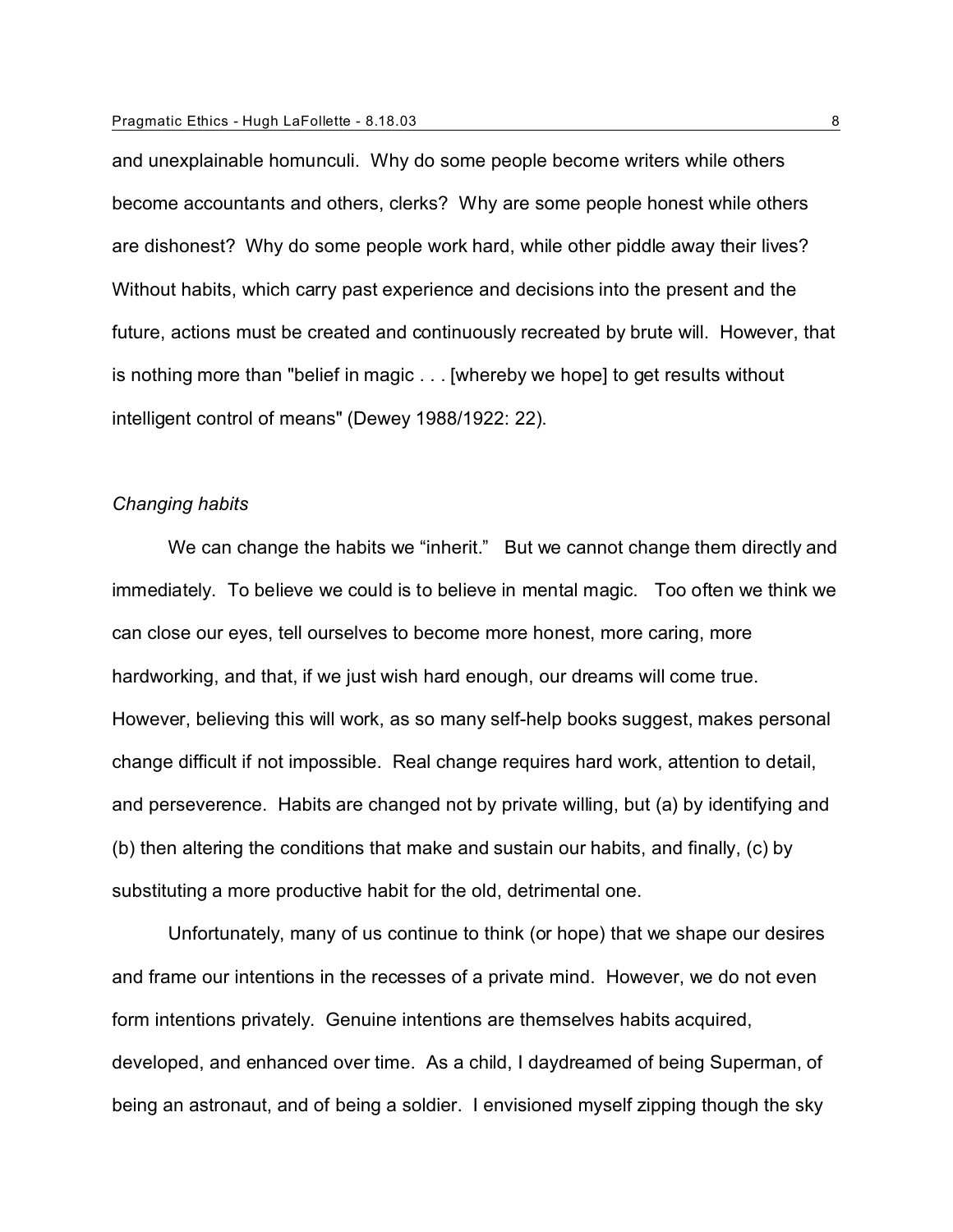"faster than a speeding bullet," rocketing to the moon, and singlehandedly besting an enemy squad. Nonetheless, it would be silly to say that I intended to become an astronaut or solider, or that I desired to be Superman. Daydreams are neither intentions nor desires. They are mental magic. Humans cannot fly unaided. Moreover, although some people are astronauts and others are soldiers, the belief that I could be either merely by dreaming is no less magical than the belief that I could be Superman.

Yet we continue to confuse daydreams with intentions. We assume that if we pleasantly contemplate some goal, then we desire to achieve that goal, and that if we contemplate it often, then we intend to achieve it. Thus, I might assume that I want to quit smoking if I think about quitting. I might assume that I desire to be calm, patient, and less judgmental if I imagine myself doing so. However, passing thoughts are neither desires nor intentions. They are adult daydreams. Daydreams are not necessarily bad; they can provide grist for the intention mill. However, unless we use daydreams to prompt specific plans, then we are reveling in fantasies, not forming desires or intentions.

Someone might contend that I am altering the meaning of common terms. I don't think so. If I am, it is a desirable alteration. Deciding which terms to use has significant practical implications. If we confuse daydreams with intentions and desires, then we are prone to comfort ourselves by saying that we are really kind, hardworking, intelligent, honest, and self-directed — no matter how we act. However, if we insist that we have intentions and desires only if we make specific plans (take specific steps) toward that end – then we can judge ourselves and others by what we do, not by inspecting private scenarios dancing before our minds. We can legitimately claim to be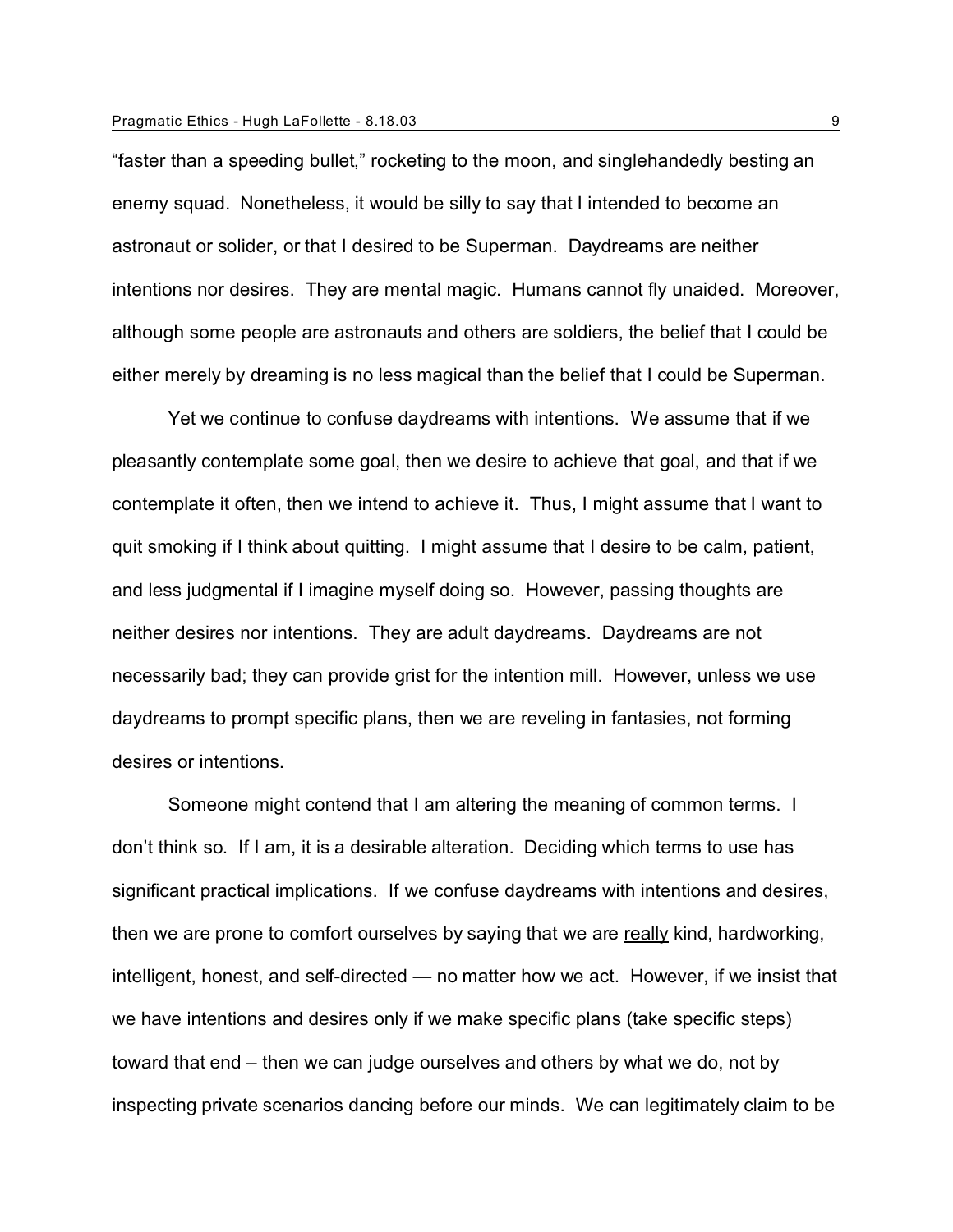kind only if we act kindly, we can legitimately claim to be honest, only if we are regularly honest.

How, then, do we turn daydreams into realities? How do we reshape our habits? None of us designed our initial environments, and none of completely designed our current ones. That is why we do not completely control our habits or our lives [\(Nussbaum 1986\)](http://endnote+.cit). But we do have some control, and that control depends on our understanding, and then deliberately altering, the conditions which made and sustain our habits. "Social reformers" and "social engineers" alter the environment to prompt changes in others. We can each engineer our own environments to alter our habits. Sometimes we merge these mechanisms: we change the social environment to help us change our personal habits, for instance, by placing high taxes on tobacco or supporting tough laws against drunk driving. Each mechanism relies on the intervening hand of deliberation: purposefully adjusting the environment to diminish, eliminate, or strengthen our (or others') habits. However, deliberation is no mysterious occult property. It is an intellectual habit developed and refined by previous experiences, stimuli, and deliberations. As Mill might say it, "the deliberative and the moral, like the muscular powers, are improved only by being used" [\(Mill 1985/1885: 55\)](http://endnote+.cit).

### *Multiple habits*

However, if we have only one (or a few) narrow habit(s), our chance of changing faulty habits and finding satisfactory substitutes is less likely. We would be like a chess player who knows only one opening or a musician who plays only one tune. If our opponent makes a different first move, or if the only musical composition we know ("Joy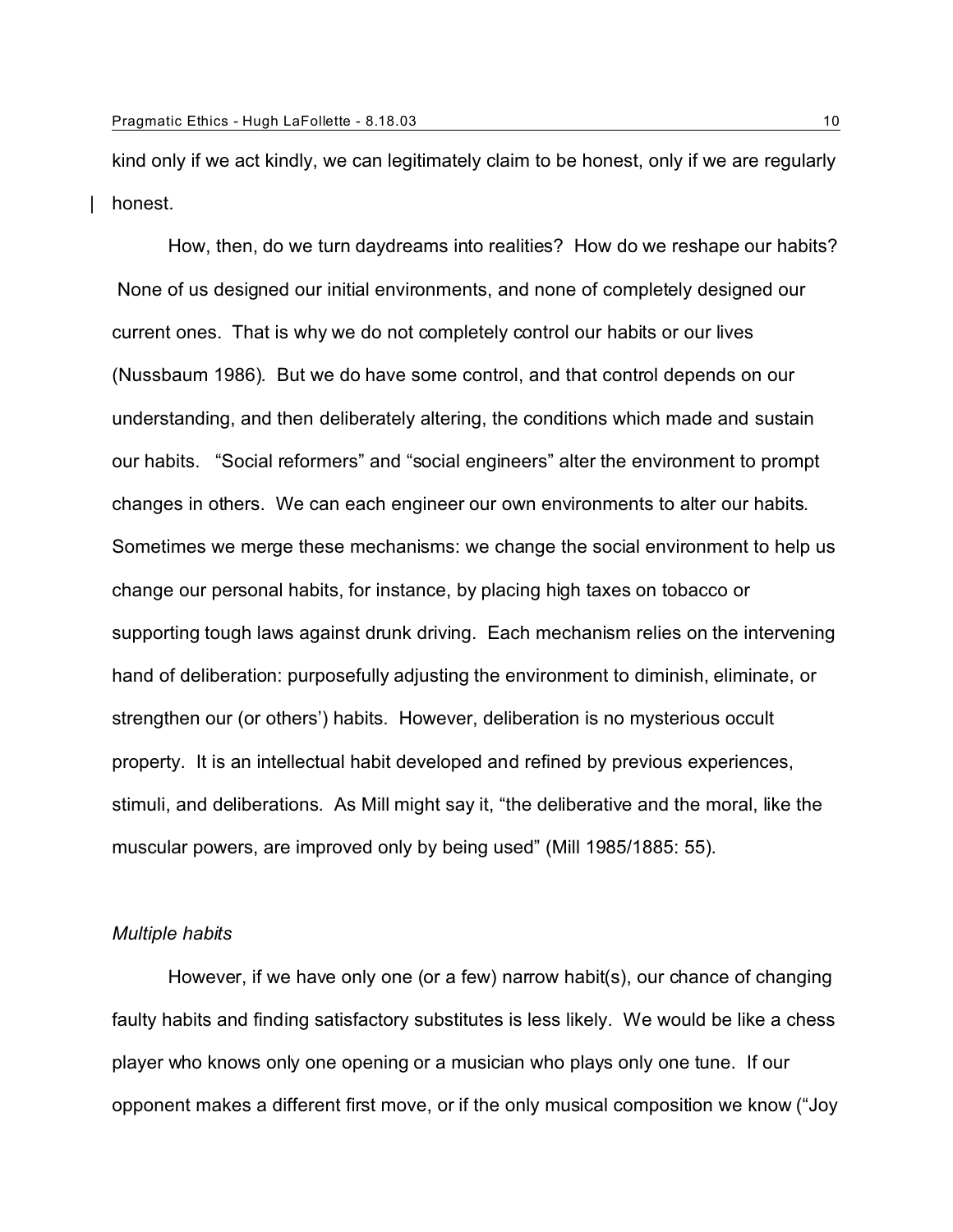to the World") is inappropriate in the circumstances (a funeral), then we do not know how to continue. On the other hand, good chess players know different openings and employ different strategies. Their knowledge and strategies are habits which pave the intellectual roads along which chess-playing deliberation tends to travel. This is essential for being a good chess-player: these habits empower the player to respond appropriately to their opponents' first moves, even moves they have never seen. More generally, multiple habits empower us to be sensitive to wide varieties of situations, thereby making us more responsive to the relevant features of each situation. That is why multiple habit helps explain creativity, whether of chess-playing or of life. Creativity is not some inexplicable, mysterious inner power. It arises from a wide set of habits, unified within one person.

The reality of multiple habits not only empowers us to change habits, it also explains the appearance of seemingly uncharacteristic behavior. Suppose Ron is a kindly fellow: generally he responds sympathetically to others in pain. One day, though, he snaps at Belinda who asks him for help. "Why," he says, "are you always bugging me. Go pester someone else." Everyone, even Belinda, recognizes Ron is "out of character." But what does that mean? Does than mean someone other than Ron was snappish with her? No. It just means that being snappish is one of Ron's habits. Normally, it is dominated by more powerful habits. As Ron develops a more unified character, his tendency to snappishness becomes less and less potent; snappish behavior becomes even more uncharacteristic. But it does not disappear. It occasionally rears its ugly head.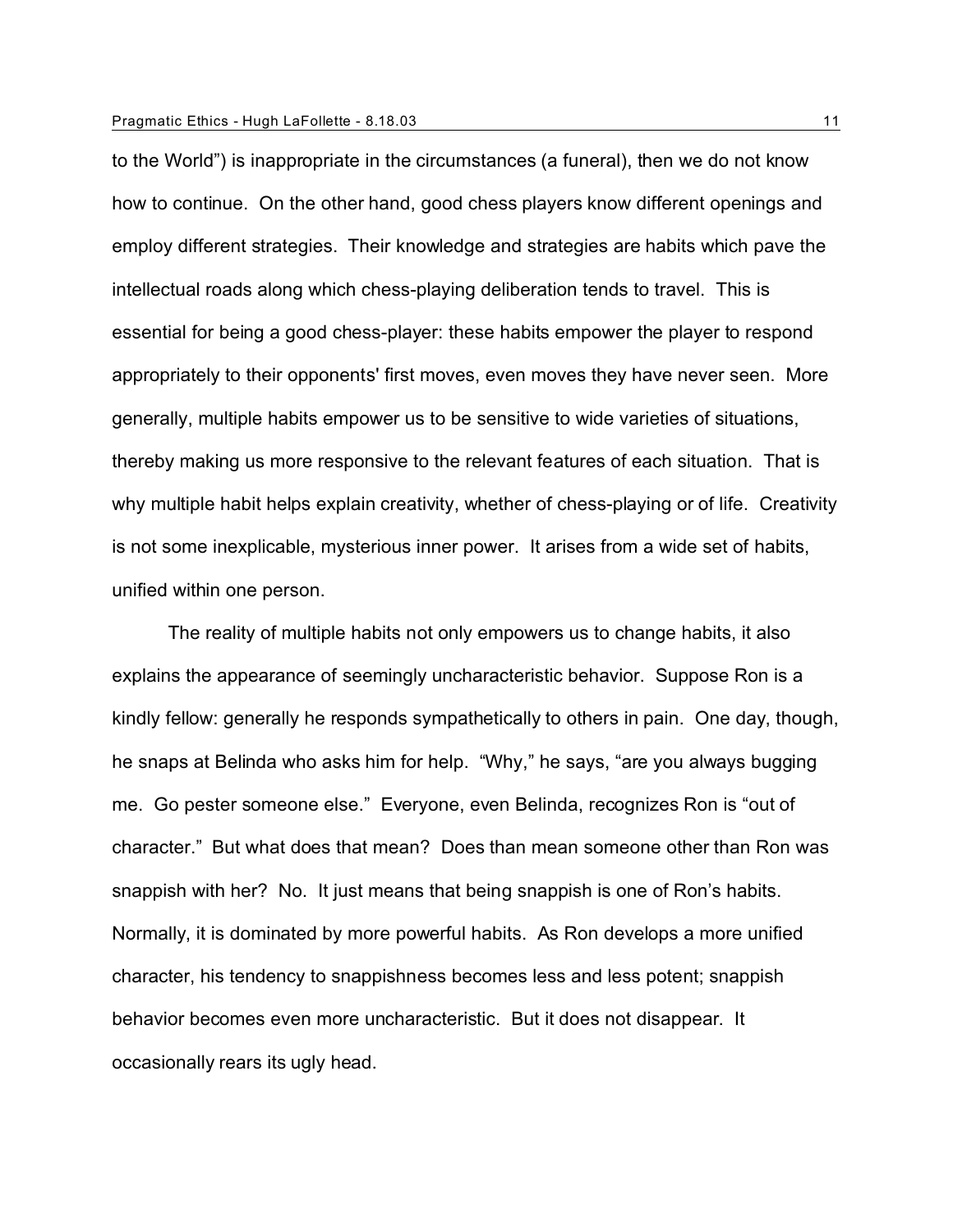### MORALITY IS A HABIT

I am now able to explain more precisely how understanding the nature of habit illuminates morality. I will first show how moral habits are like other habits, and then show how the notion of habits help explicate central elements of a pragmatic ethic.

### *Their structure is like other habits*

Many people claim that although other actions might be habitual, moral action cannot be. After all, they think that in standard cases moral agents must distinguish right from wrong by consciously applying the appropriate criteria. Of course those embracing this view often disagree about the source and nature of these criteria, and thus offer competing normative theories. However, pragmatists claim that morality, like all significant aspects of life, is not the product of immediate and direct conscious deliberation. If we always (or even often) had to rely on wholly conscious choice to be moral, we would be even less moral than we are. John trips on the sidewalk; Susan reaches down to help him up while Robin walks by. Later Susan has to decide how to handle a dispute between two co-workers; in an adjoining office Robin faces a similar decision. Susan is very sensitive to the way her decision will affect the interests of all involved; Robin is indifferent. What distinguishes Susan from Robin? In the first case Susan saw John and immediately reached out to him. Robin never seriously considered helping; perhaps he didn't even "see" him. In the second case Susan recognized and considered the interests of those involved; Robin likely did not recognize and certainly did not seriously consider his co-worker's interests. The core difference between Susan and Robin is not between their conscious decisions –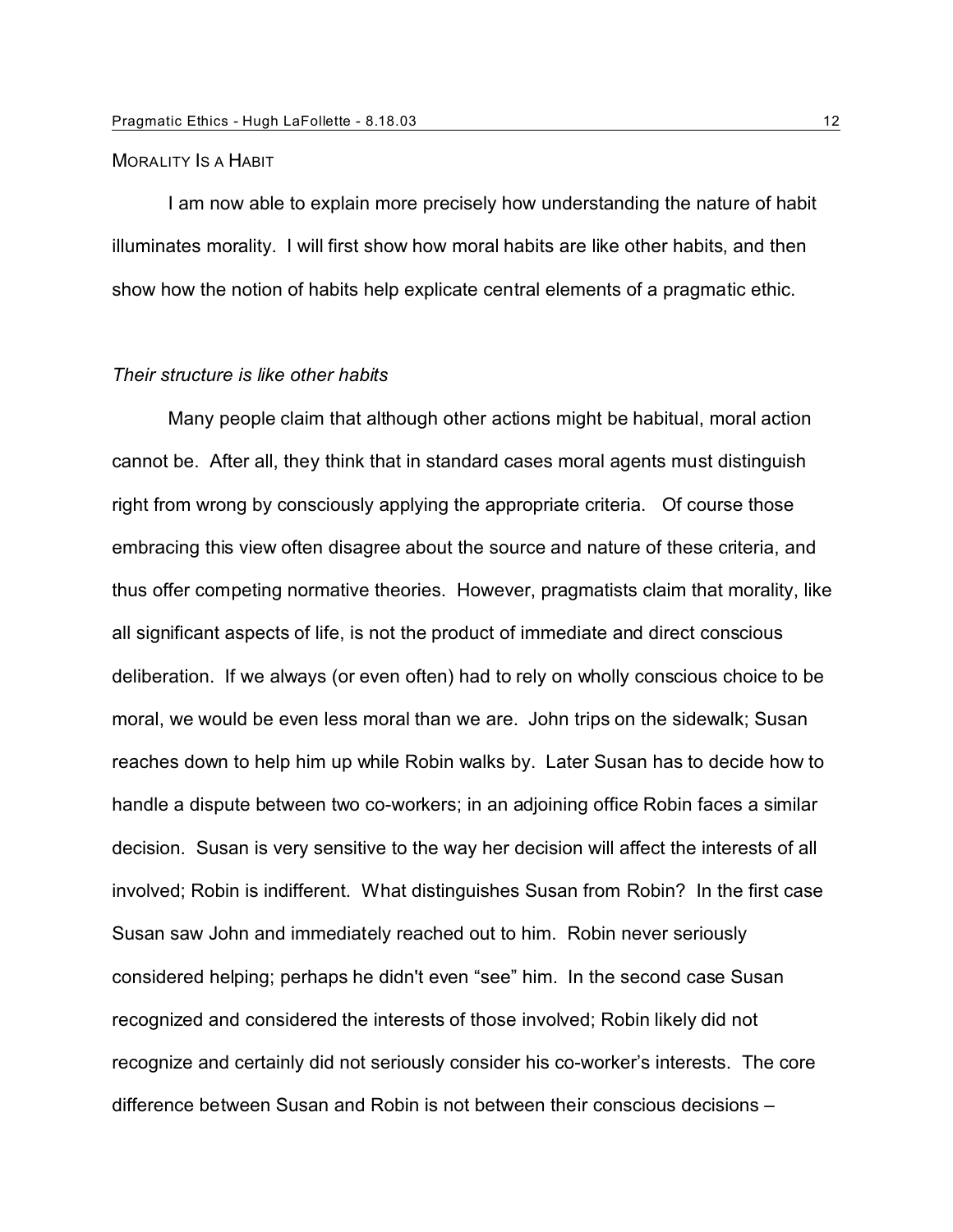although those may also differ. The central difference is in what they are habitually disposed (a) to see, (b) to consider relevant, (c) to think about, and (d) to use in guiding their actions.

Like Susan, people who are moral standardly do not *decide* to consider the interests of others, they are the kind of people – they have the appropriate habits – who just consider others' interests. Of course when we are being considerate, we may think about the best ways to help the other. But these deliberations are likewise shaped by our habits (just as the deliberations of philosophers are shaped by their professional habits). The aim of moral education (whether by others or ourselves) is to make us habitually sensitive to the needs and interests of others, and to shape the ways we think about, consider, and promote their interests.

Which habits does morality shape? Since, under special circumstances, virtually any behavior can affect others' interests, then no action and no habit is wholly outside the moral domain. However, just as Dewey warns of the dangers of overrationalization, he also warns about the dangers of overmoralization. So a pragmatist will, except in unusual circumstances, be concerned only with habits that regularly and significantly affect others. These "moral habits" have the same structure as other habits.

(1) They are influenced by prior activity, especially the interaction with our social environment. We may later alter or reject the habits so inculcated, but what we alter or reject is given in prior activity. (2) Moral habits are not simple acts, but an organized array of action. To be benevolent we must interpret our situation as one in which someone needs assistance, we must discern the assistance she needs, and we must provide that assistance. (3) Morals normally exhibit themselves in overt behavior.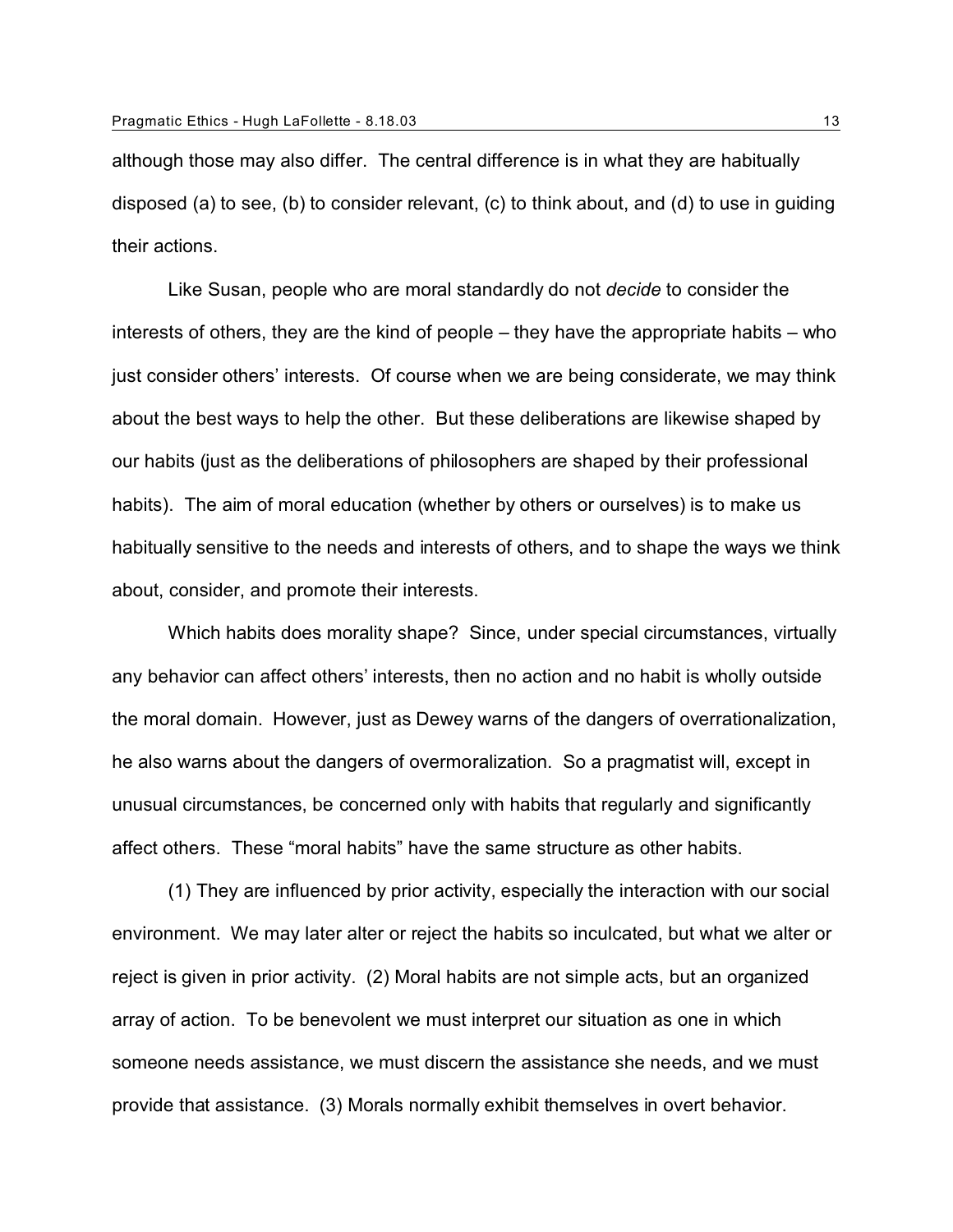Someone who is kind will act kindly in a variety of circumstances. Someone who claims to be kind simply because he has kind thoughts is either a liar or has mistaken daydreams for intentions. Finally, (4) even when moral habits are not apparent, they are operative, even if subconsciously. Benevolent people do not always give to others. Sometimes they demand that others help themselves. Even in these cases, however, the benevolent person may worry if she has acted appropriately, may feel regret if she thinks she has not, and may contemplate ways to help others help themselves.

Like other habits, moral habits empower and restrict. They empower because, in embodying previous learning, they permit us to respond quickly and appropriately in morally serious situations. Yet they also restrict, since, when operating, we overlook aspects of our action that may be morally relevant. Hence, we not only need first-order habits making us sensitive to others' interests, we also need second-order habits to evaluate those first-order habits to insure that they are appropriate, especially in changing circumstances. Being fallibilists, pragmatists know that no habit is flawless.

### *Morality is social*

Pragmatists understand why we are inclined to think that morals are personal; after all, individuals are typically the immediate source from which actions proceed. However, this should not lead us to forget that society plays the central role in creating, transmitting, and reshaping our habits. Like Aristotle before him [\(1985/1932\)](http://endnote+.cit), Dewey recognizes the power of society to make us virtuous or vicious. If we have been well trained, and then taught how to evaluate our habits, then we will be generally be moral. On the other hand, if our moral training has been directed by ignorant, narrowminded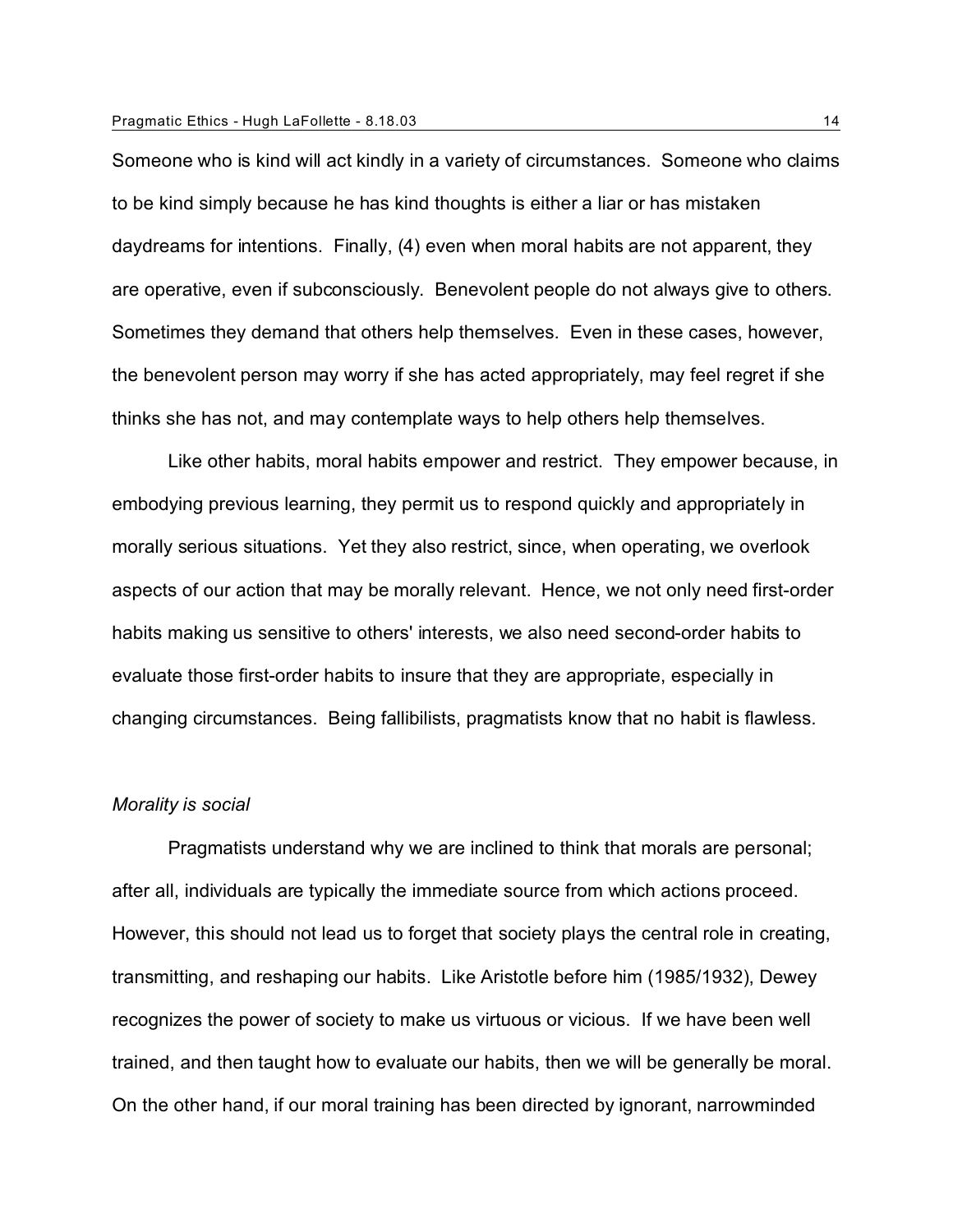folk or selfish oafs, we will likely have seriously flawed moral character.

That is why believing that we are the sole authors of our moral habits is no different from believing that breathing and digestion are wholly private actions. We know that we can breathe only if there is oxygen in the atmosphere, and we can eat only if there is food to ingest. Yet somehow we are tend to think that "honesty, chastity, malice, peevishness, courage, triviality, industry, irresponsibility, are . . . private possessions" [\(1988/1922: 16\)](http://endnote+.cit). Not so. Our habits are essentially social, even if, once they are "ours," we must take responsibility for them. Once we realize the character of social influences, we can avoid either of two intolerable extremes: (a) seeing individuals as mere products of social forces who lack any personal responsibility or (b) conceiving of them as wholly autonomous, free from all social influences.

There are two schools of social reform. One bases itself upon the notion of a morality which springs from an inner freedom, something mysteriously cooped up within personality. It asserts that the only way to change institutions is for men to purify their own hearts, and that when this has been accomplished, change of institutions will follow of itself. The other school denies the existence of any such inner power, and in some doing, conceives that it has denied all moral freedom. It says that men are made what they are by the forces of their environment, that human nature is purely malleable, and that until institutions are changed, nothing can be done. Clearly this leaves the outcome as hopeless as does an appeal to inner rectitude and benevolence. For it provides no leverage to change the environment. . . . There is an alternative . . . We can recognize that all conduct is an *interaction* between elements of human nature and the environment, natural and social [\(Dewey 1988/1922: 9-10\)](http://endnote+.cit).

#### *Changing habits for moral reasons*

Habits are the products of ongoing "natural selection": many habits are tried, but

few are chosen. Those "chosen," are "selected" because they are advantageous in the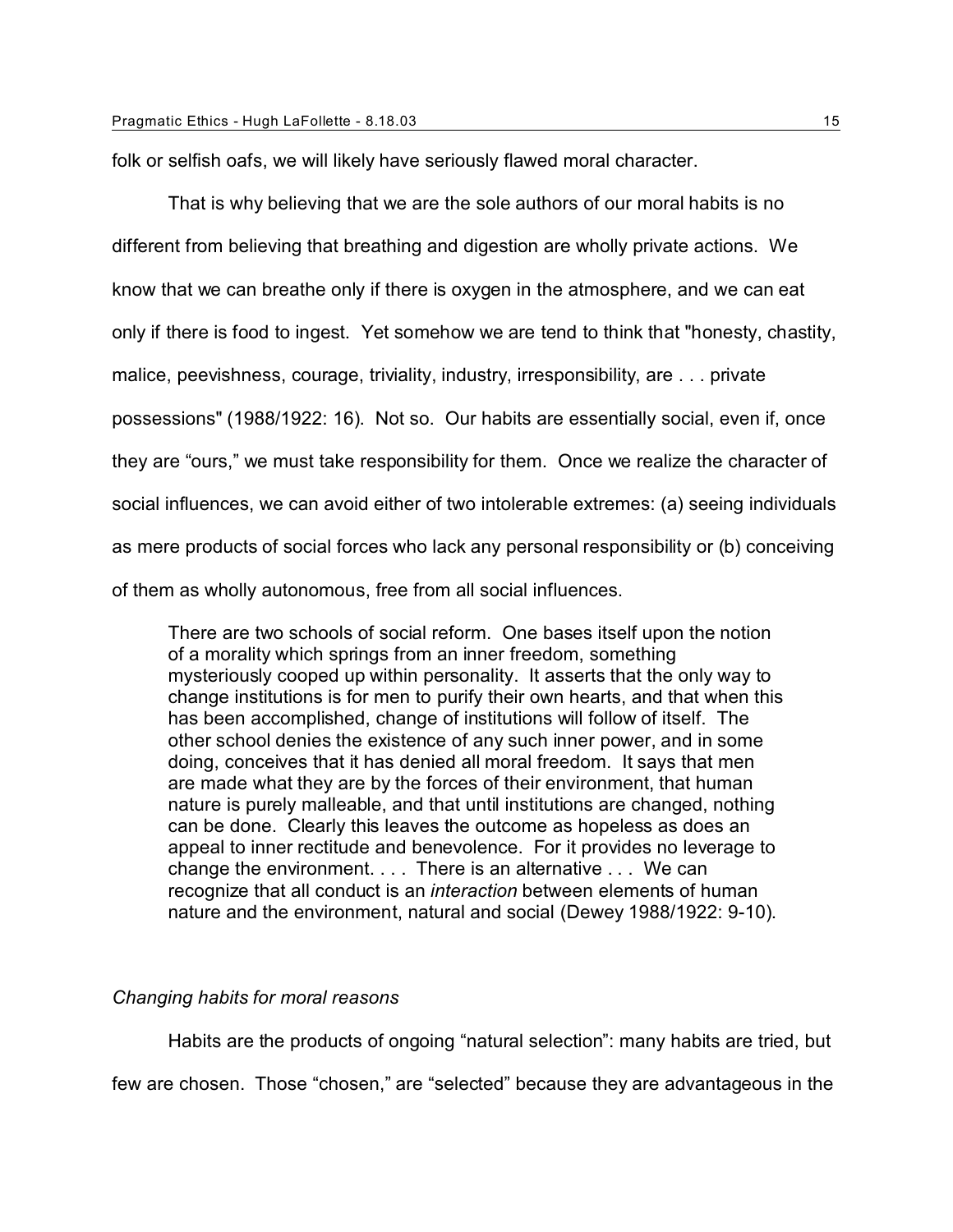environments in which we live. However, unlike most creatures, we can deliberate and we can alter our own environments. We thereby influence which habits we maintain and which we change. Among other things, we can develop a second order habit of taking responsibility for maintaining or changing or habits, and that (meta-) habit, once acquired, will make us more reflective about our habits of speech, thought, and action. It is not enough to understand the conditions that create, sustain, and alter our habits. We must also have the ability to change our first level habits in light of that understanding. Let me offer an example.

I grew up a bigot, living in a land of bigots. I walked, talked, acted, thought, and imagined like a bigot. I had no acquaintance with blacks, and no experience or habits to prompt me to change my bigoted habits. I enjoyed my (relatively) privileged status, although I did not see my status as privileged – I saw it as reflecting some natural order of things. My upbringing and social norms blinded me to my bigotry. At that point I was unlikely to change my racist ways, since the same conditions which shaped these habits also shaped my deliberative abilities. How could I see my flaws?

Then changes in my social environment spurred personal changes. I watched and listened as blacks challenged their inferior legal and moral status. Their elegant words and courageous deeds clashed with my bigoted habits. At first I "sought" ways to discount these clashes, to find ways of maintaining my current habits. However, the habits that were once so comfortable in my bigoted niche, became ineffective in the early 60s. I was forced to evolve, although initially not much. I first began to think blacks should be able to drink at the same water fountain with whites. Ethical tokenism, for sure. But a change nonetheless.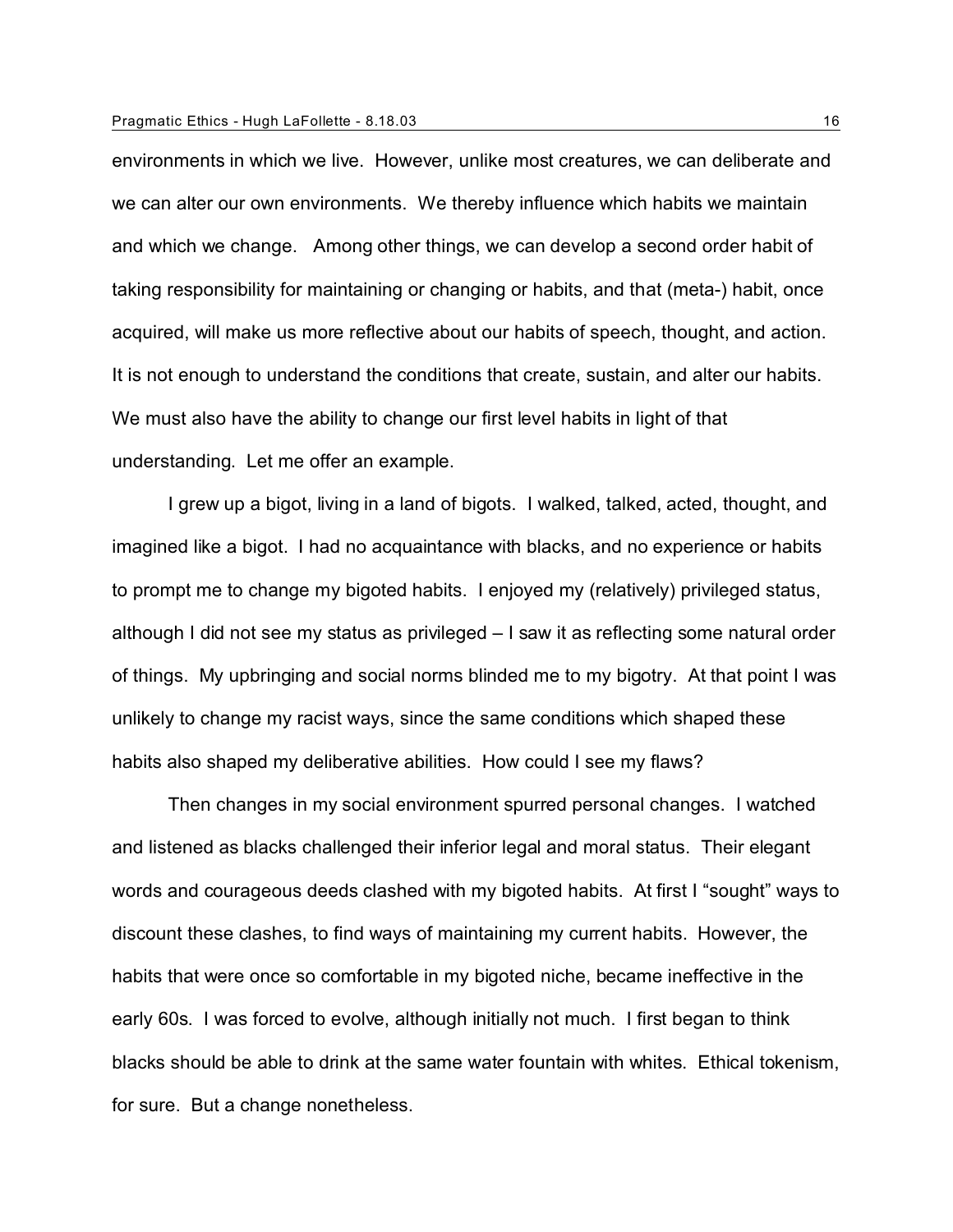The conditions that prompted me to reevaluate my habits did not prompt everyone in my environment to make similar changes. That is not surprising. Since I was younger and my habits were less entrenched than those of my elders, my habits were more susceptible to different experiences. I had relatively few habits which would lead me to discount emerging evidence about the interests and abilities of black. Likely I also had beneficial habits of self-reflection. Still, it is vital to recognize that my first changes were prompted by alternations in my external environment. These opened the door for deliberation about and reflection on my racism. Without those external changes, I would likely not have abandoned my bigoted ways.

That is the story of moral evolution: our moral habits change when shifts in the environment force us to move into new moral niches. These initial changes are not brought about by brute force of will. To believe they are is to believe in moral magic, and Dewey repeatedly warned us of the costs of belief in magic: we lose the ability to make real changes. Of course these environmental changes were doubtless spurred by the deliberations and actions of others. But, then, that is exactly what Dewey claims. The route to real change in others and in ourselves is to deliberately change our environments. And that we can do: we are not rudderless ships on a moral sea.

In deliberating about matters moral, we do not – or should not – merely consult some small (moral) segment of our experience. Having a variety of habits is a crucial element of moral deliberation: it increases our ability to think about problems in different ways. We draw on all our experience, on all our habits: our understanding of ourselves, others, biology, economics, and politics. For instance, in deciding whether to be sympathetic to Joe, we not only need to understand what is morally relevant, we must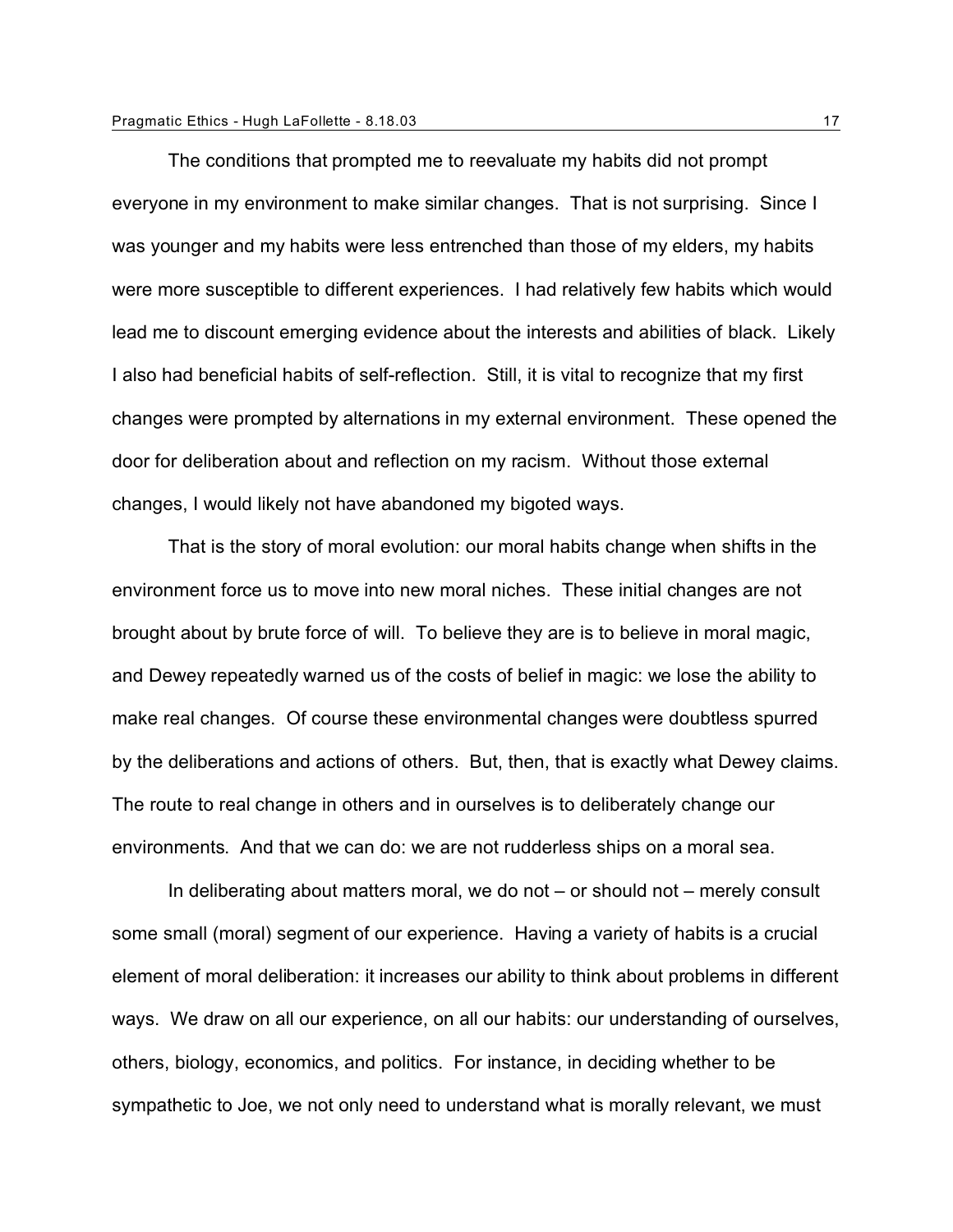understand Joe's condition and see what is most important to him. Otherwise our efforts may do more harm than good.

So deliberation is crucial. But how do we learn to deliberate and to the deliberate well? Practice. We must first learn to deliberate badly, before we learn to deliberate well. Bad deliberative habits typically lead to bad results and are pruned by the process of natural selection. Productive deliberative habits tend to lead to success – especially in the right educational environment. We learn how better to think, imagine, and understand. We can develop our moral imagination, understanding, and thought by engaging in sustained and careful discussion of practical ethical quandaries, by talking to people (or reading about people) who have faced significant moral choices, by reading great literature, and by reading philosophical treatises on ethics. Although these deliberative means may lack the immediacy, texture, and depth of actual decisions, they can prepare us to handle real decisions by making us attuned to features and consequences of our actions which, in the press of time, we might overlook. Deliberation amplifies relatively small environmental changes, so that we can evaluate, and perhaps change, our habits *relatively* independently of dramatic external forces. Rather than suffer bad consequences from detrimental changes in environments, we can, as Popper would say, "let hypotheses die in our stead."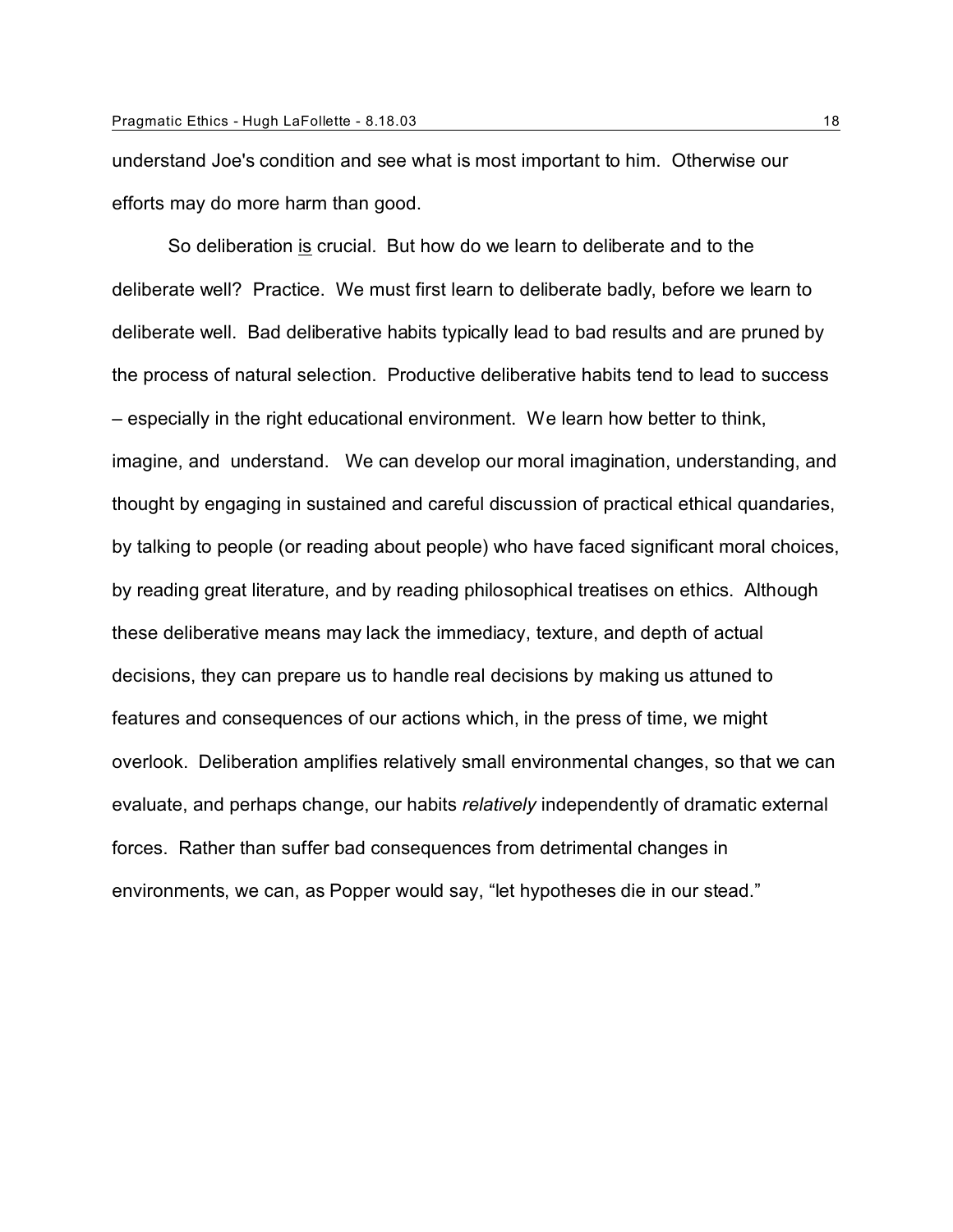### ENDS AND MEANS

In working to change their habits, people assume they must formulate an end (to change the habit), and then seek the means to that end. However, this ordinary understanding of the relationship between ends and means easily misleads us. Most people think ends are fixed goals motivating activity, and means are the routes to achieving those ends. If Susan says she wants to become a lawyer, then her goal – her desired end point – is to be a lawyer. Given that she has this end, she must now decide how to achieve that end, she must find the means to employ. These means will have no value in themselves; they are merely the route to the desired end.

This is a skewed account of the relation between ends and means, an account that, once incorporated into folk psychology, distorts our understanding of deliberation, human action, and morality. Means and ends are not fundamentally different. Rather they are "two names for the same reality. The terms denote not a division in reality, but a distinction in judgement. . . . The 'end' is merely a series of acts views at a removed state; and a means is merely the series viewed at an earlier time . . . " [\(Dewey](http://endnote+.cit) [1988/1922: 27-8\)](http://endnote+.cit). Initially this claim seems preposterous. Surely there is all the difference in the world between the ends one seeks, and the methods one uses to achieve those ends. Susan's goal is to become a lawyer; so she studies for the LSAT, goes to law school, and works as a waitress in a local restaurant – all are the means for achieving those ends. What is mysterious about that?

Understood as a division in judgement, nothing. But since the division is thought to be fundamental, its standard characterization leads people to misunderstand both ends and means. People come to think of ends as fixed, determinate goals lying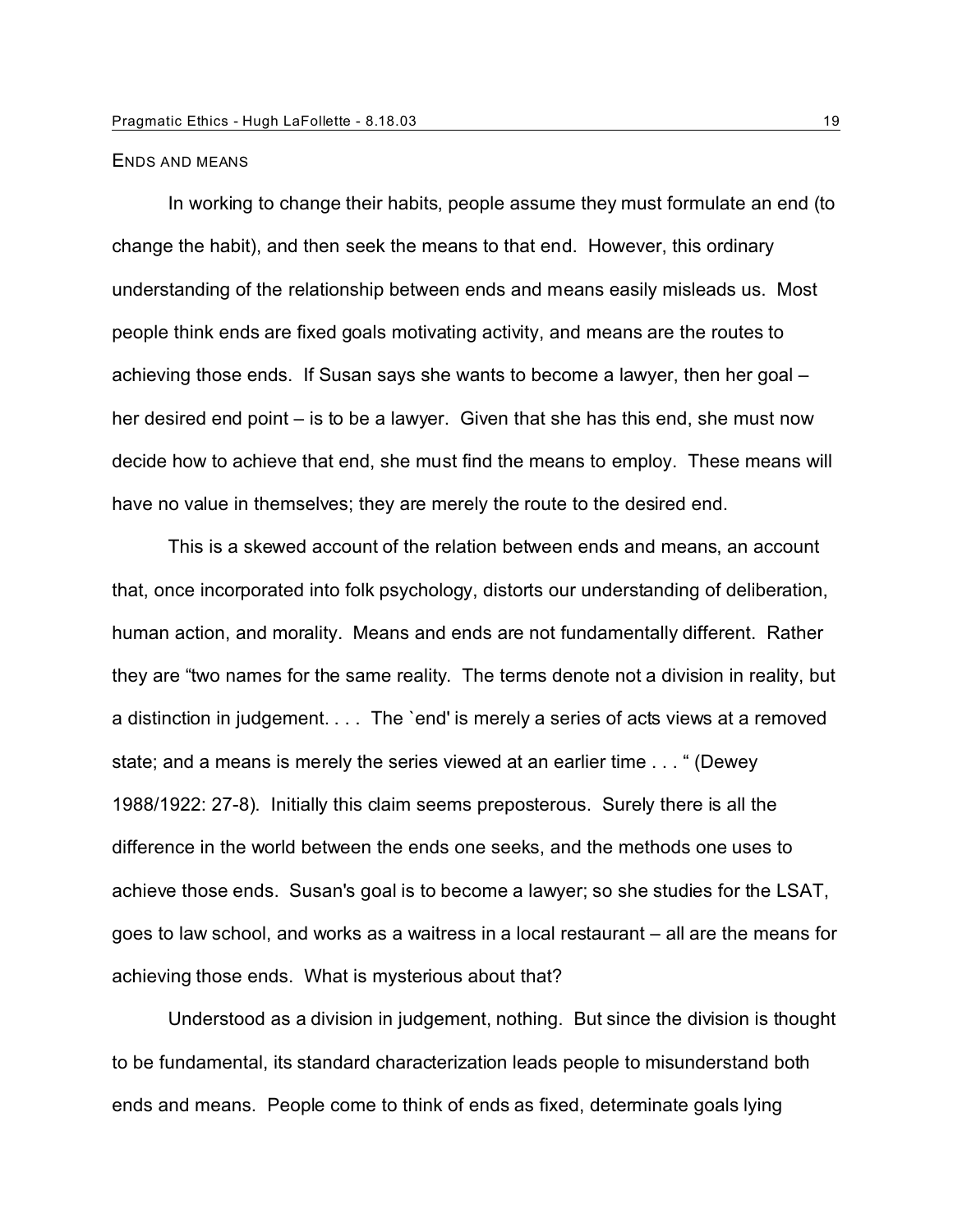somewhere outside activity. The goal provides value and meaning to human action; the only value lies in achieving the remote ends. However, ends are not the source of value nor does "reaching" an "end" complete action. Ends are not really an end to action, but at most a redirection of it. Susan does not stop acting when she becomes a lawyer. Being a lawyer is action.

Ends arise and function within action. They are not, as current theories too often imply, things lying beyond activity at which that latter is directed. They are not strictly speaking ends or termini of action at all. They are terminals of deliberation, and so turning points *in* activity [\(Dewey](http://endnote+.cit) [1988/1922: 154\)](http://endnote+.cit).

Put differently, the end's value does not lie beyond human activity, but it helps organize and focus activity. Susan enjoys doing lawyerly activities, and being a lawyer is the best way to allow her to continue doing those activities. Ends become ways of collectively understanding our efforts and actions. They are like the end of a story. It provides a perspective from which we can understand the story's elements. It is not some element outside the story.

Suppose Francine wants to become educated. The standard view suggests that "being educated" is some fixed, remote end she can achieve by attending university. However, studying, thinking, reading, writing, and reflecting are not mere means to being educated. Rather, they constitute becoming educated. The end ("being educated") is just a different way of describing the collective actions one takes at a university. This end is not fixed or final. We can always be more educated than we are. Moreover, can come to better understand what it means to be educated. Or, suppose Bob says he wants to become a good person. On the standard view, "being a good person" is a remote end Bob can achieve by acting in certain ways. However,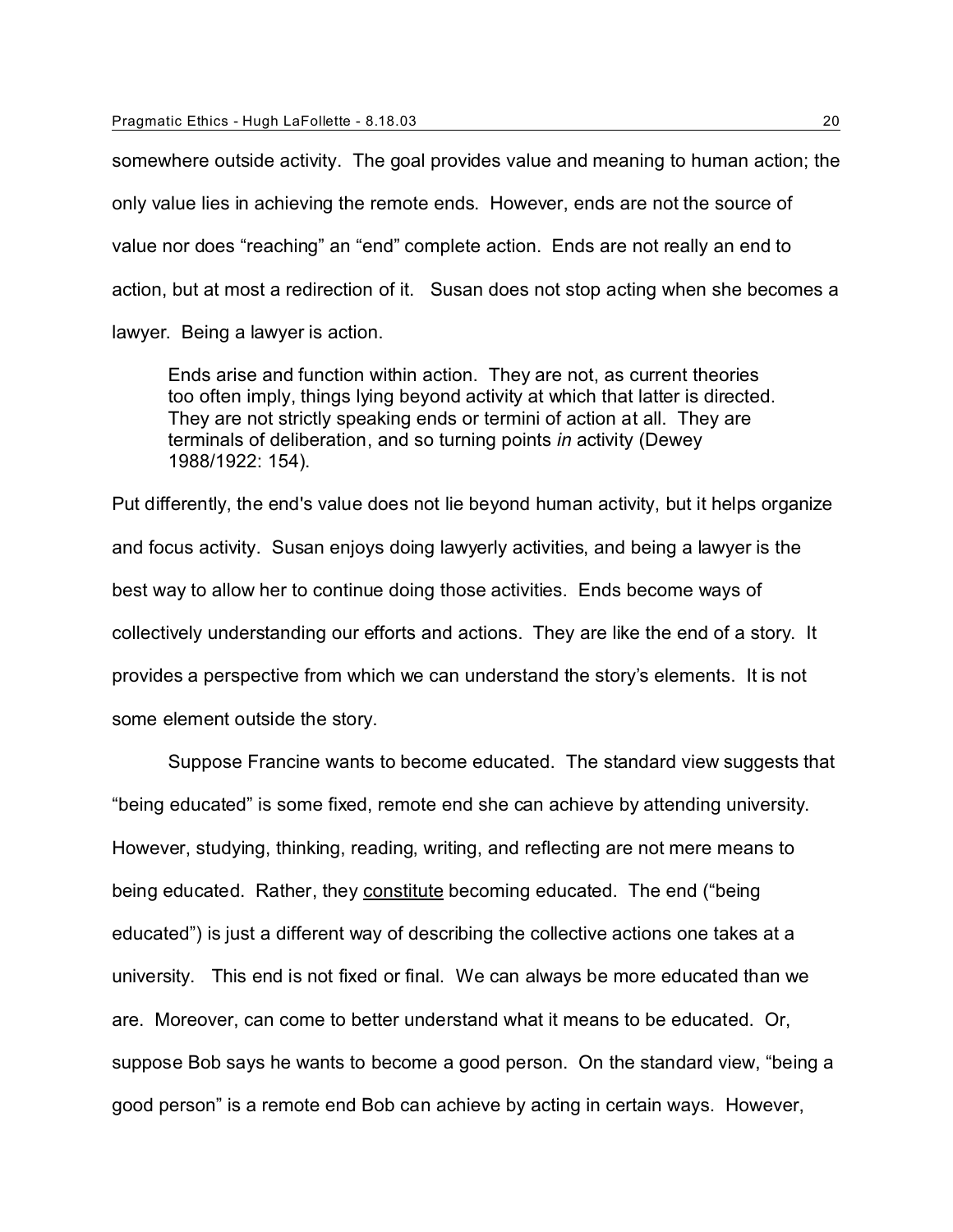doing good deeds is no mere means to becoming good; doing good deeds regularly constitutes making oneself a good person. There is no end "being a good person" out there that is separable from the activities constituting being a good person. This end is not fixed or final since we can always be better than we are. Moreover, we can come to better understand what it means to be good.

The common view of means suggests that humans are basically passive creatures who would not act unless we are bribed, threatened, or cajoled. This threat or bribe must be some desirable end that motivates us to act. The end infuses the action with meaning: it transforms a distasteful activity (the means) and into a tolerable one. This view thereby misconstrues the nature of means: it treats them as *mere* means, actions whose sole value are as a route to the (distant) fixed end. This encourages us to exert only the minimum effort required to achieve the ends. Why should we do more if the end is all the matters? One consequence of thinking that the means do not matter is that we thereby diminish our ability to achieve our ends. We are more likely to achieve our ends if we understand that the means constitute, rather than being a mere route to, those ends.

#### *Acts and consequences / actions and motives*

When deliberating we may occasionally employ the distinction between ends and means. That's fine, as long as we understand the distinction does not mark a fundamental cleavage in the moral universe. The same goes for the distinctions between (a) acts and consequences and (b) acts and motives. They may be useful distinctions in deliberation, as long as we do not take them too seriously. The first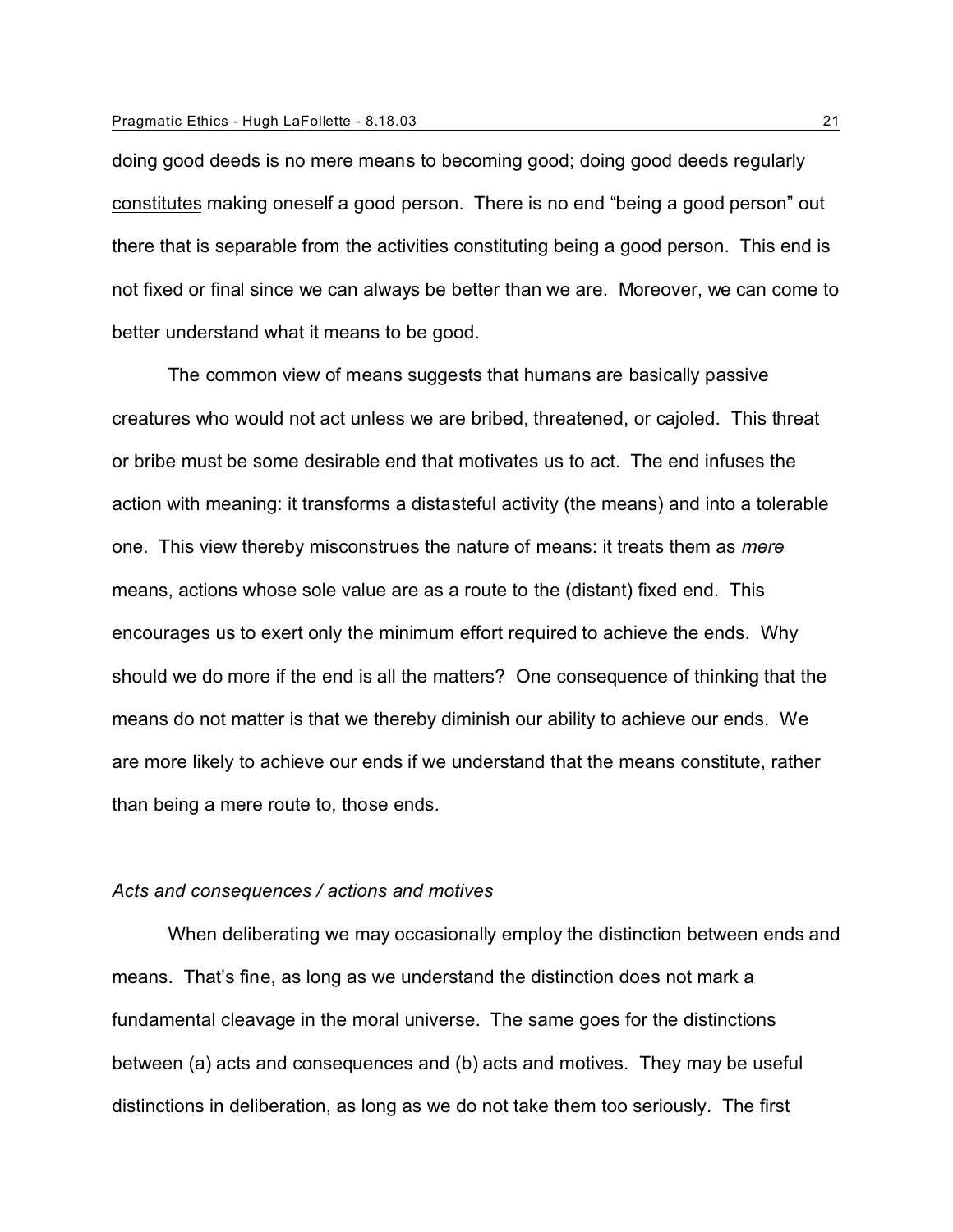distinction is thought to sustain the theoretical divide between consequentialists and deontologists; the second, the divide between virtue and deontic theories. But neither distinction is robust enough to sustain the presumed wall separating these theories.

Deontologists claim that right and wrong are determined by the character of action, while consequences are merely the results of action, and hence, not central (and perhaps irrelevant) for determining what is moral. Consequentialists agree with above distinction bu reach a different conclusion. They think only consequences matter morally. Acts are merely causally connected with consequences, and hence, not central (and perhaps irrelevant) for determining what is moral. Both views imply acts and consequences are events in narrow slices of time. They just disagree about whether the act or the consequences are morally relevant. Both views err by construing this distinction as marking some deep moral or ontological divide.

Act descriptions embed implicit or explicit reference to consequences, while morally significant descriptions of consequences incorporate unstated act descriptions. Even the strictest deontologist must reject a rigid distinction between acts and their consequences. Suppose I point a loaded gun at Joe's head and pull the trigger. What have I done? Have I twitched my finger? Have I shot a gun? Have I murdered Joe? Have I orphaned his children? Deontologists will presumably claim that the third is the preferred moral description, that the first two insufficiently describe my action, while the fourth describes a "mere" consequence. But why are the first two insufficient? Presumably because they fail to include all the morally relevant features of "what I did." That is a plausible response, however, only because pointing a loaded gun at someone's head and pulling the trigger standardly leads to the other person's death.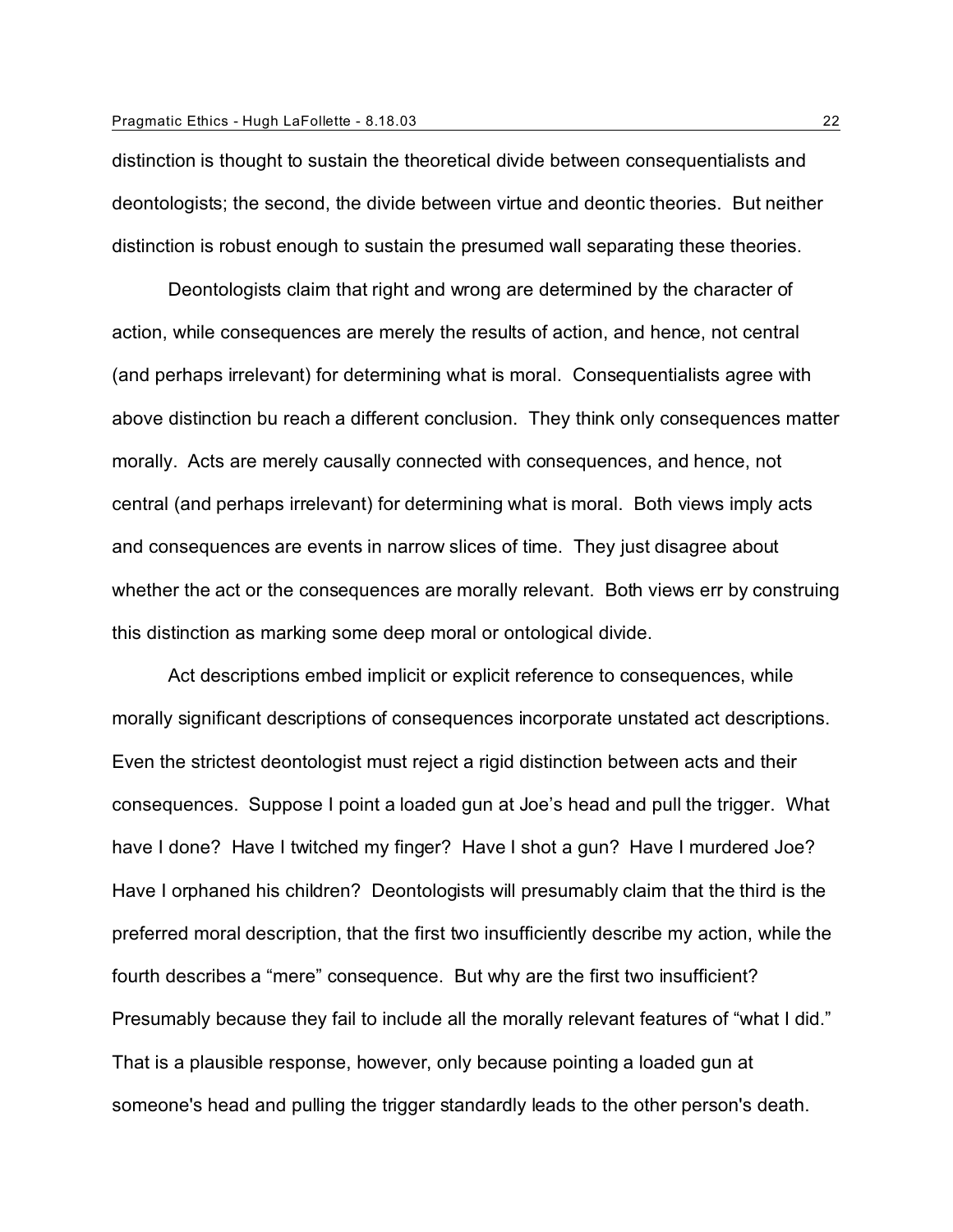This "consequence" is so likely that it determines the act description.

Conversely, the consequentialist, as well as the deontologist should be able to distinguish murder from killing. Any adequate consequentialist description of murder will include, either directly or indirectly, not only descriptions of what happened (someone's dying), but also the context: the condition of the "killer" (was she insane, hypnotized, etc.?) and the actions of the "victim" (was she an aggressor?). The consequentialist cannot circumvent this problem by claiming that the consequences were appropriate, excusable, or an instance of self-defense, since these incorporate unstated act descriptions. There may be practical reasons why, in some cases, we want to distinguish acts from consequences; but we should not think they mark any fundamental ontological distinction.

Any attempt to draw a sharp distinction between acts and motives faces the same problem. For although we might find occasions in which the distinction serves a deliberative aim, it does not carve the universe at its moral joints. What makes something a motive (rather than a passing thought) is that it is a disposition to act in certain ways, ways that standardly have certain consequences. Benevolent motives standardly lead to benevolent acts (which standardly lead to good consequences). Of course our best motives occasionally misfire, and the most careful, thoughtful actions occasionally lead to disastrous results. But that is just the point: they misfire – there is a story about why the motive did not lead to its normal action or the action did not have its normal results. Conversely, what (a) makes something a benevolent action, rather than a meanspirited one, and (b) leads to good consequences rather than rotten ones, is typically the agent's motives.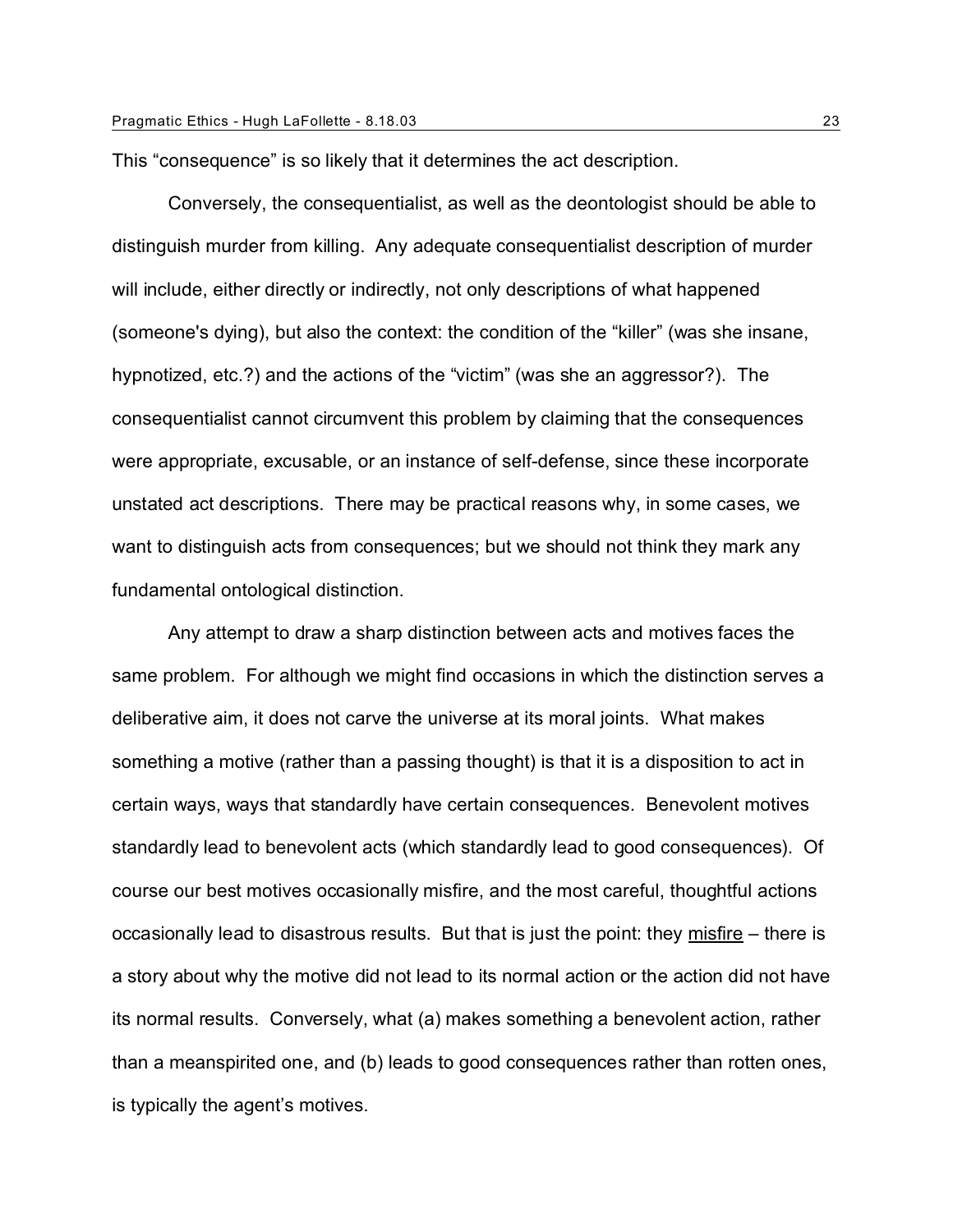This isn't in the least mysterious when we think of other traits. People who regularly say intelligent things in a variety of circumstances are intelligent, and we expect intelligent people to normally say intelligent things. But things occasionally misfire. Bright people can say stupid things and stupid people can say intelligent things. Why should it be mysterious when it comes to morality? Consequently, the decision whether we should call something an act or a consequence, an act or a motive, is best made not by seeking the natural joints of the body moral, but by deciding, for practical reasons, on the best ways to speak and understand our (and others') behavior.

There is a better way of conceptualizing the relationship between acts, motives, and consequences. Actions, motives, and consequences, properly understood, are interrelated concepts each having temporal depth and spatial breadth. Typically (a) actions are what they are because of the motivations of their actors and their expected consequences; (b) motives are what they are because they standardly lead to certain actions and consequences; and (c) consequences are what they because they normally spring from certain motives and actions. None occur in a thin slice of time in one locale. If I lie to you now, I am not just mouthing words, (a) my action springs from my habits (and thus, my motives), (b) I am deceiving you (or at least trying), (c) I am seeking to change your behavior in some way, (d) I am shaping the character of our relationship, and (e) I am strengthening my disposition to lie in the future. If I am myopic, I may think of my action one-dimensionally. But that does not alter its depth or breadth. A "lie" that did not spring from who I am would be a mistake (I did not realize the information I was telling you was false), not a lie. A "lie" that did not deceive (or at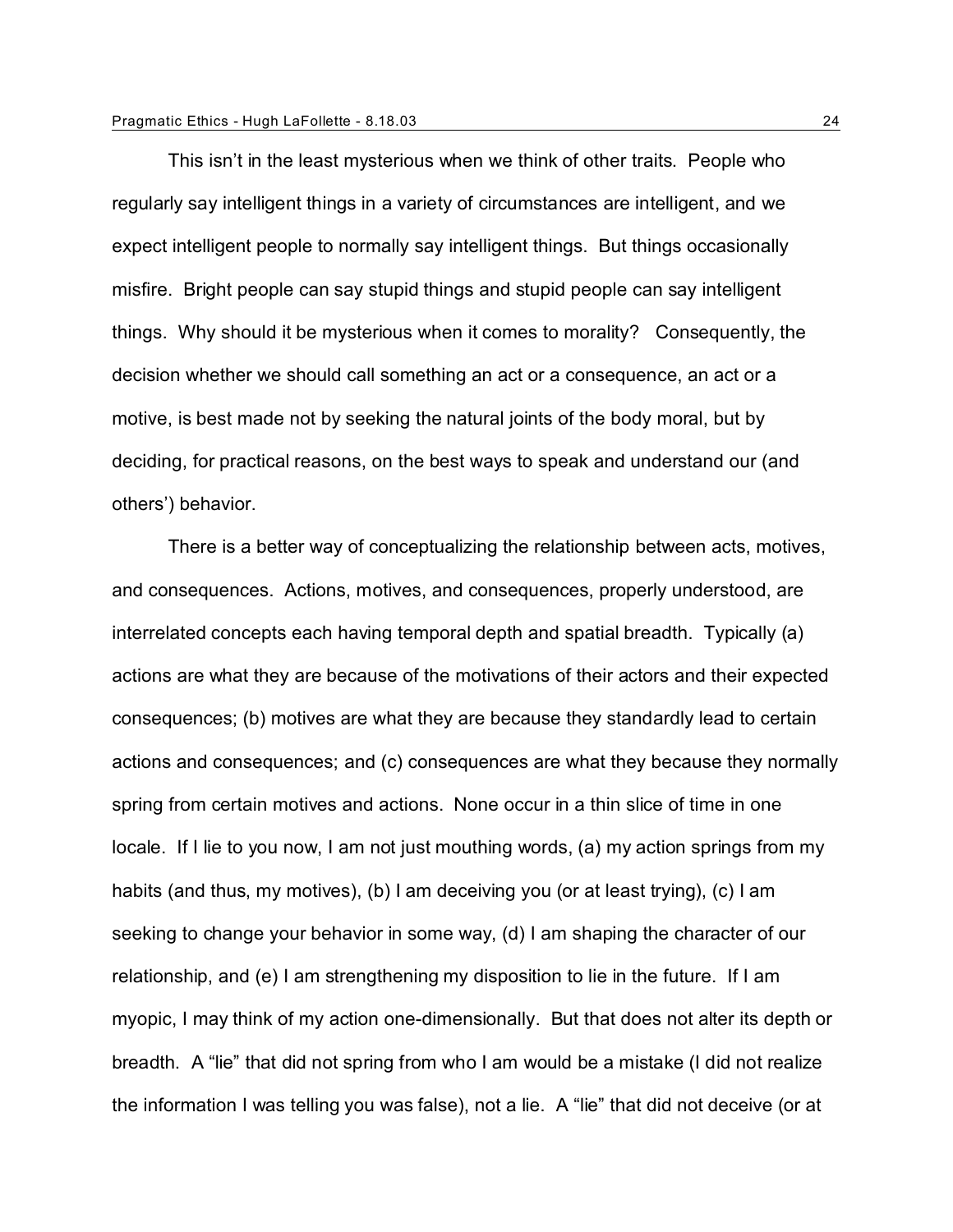least try to deceive) would not be a lie. A "lie" that did not change (or seek to change) your behavior would not be a lie. After all, the aim of the lie is to get you to act – or not act – differently that you would have had I told you the truth, even if the lie is about something trivial (your new sweater). A lie that did not alter our relationship in any degree (by making you distrustful of me if you discovered the lie) would arguably not be a lie. And a lie that does not make me more prone (however slightly) to lie in the future, would arguably have been an accident and not an act. Understanding that each element of this triumvirate is temporally and spatially thick helps focus deliberation. We will primarily think about what we do now since that is most within our control. But in thinking about what we do now, we should realize that our present action springs from who we are and has certain standard consequences.

#### THE NATURE OF PRAGMATIC ETHICS

#### *Employs criteria, but is not criterial*

The previous discussions enable us to say more precisely why pragmatists reject a criterial view of morality. Pragmatism's core contention that practice is primary in philosophy rules out the hope of logically prior criteria. Any meaningful criteria evolve from our attempt to live morally – in deciding what is the best action in the circumstances. Criteria are not discovered by pure reason, and they are not fixed. As ends of action, they are always revisable. As we obtain new evidence about ourselves and our world, and as our worlds changes, we find that what was appropriate for the old environment may not be conducive to survival in the new one. A style of teaching that might have been ideal for one kind institution (a progressive liberal arts college) at one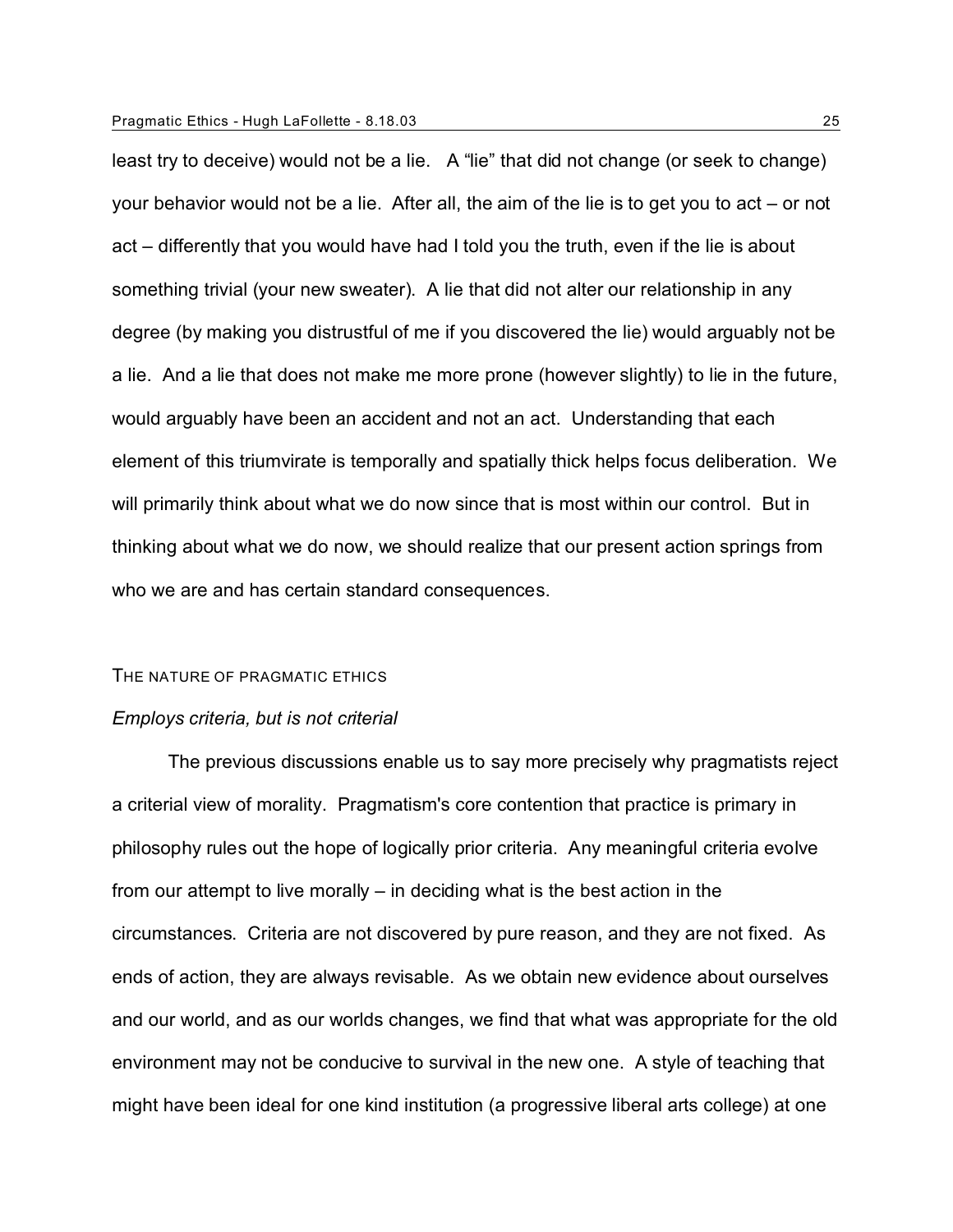time (the 60s) may be wholly ineffective in another institution (a regional state university) at another time (the 80s). But that is exactly what we would expect of an evolutionary ethic.

Neither could criteria be complete. The moral world is complex and changeable. No set of criteria could give us univocal answers about how we should behave in all circumstances. If we cannot develop an algorithm for winning at chess, where there are only eighteen first moves, there is no way to develop an algorithm for living, which has a finitely large number of "first moves." Moreover, while the chess environment (the rules) stays constant, our natural and moral environments do not. We must adapt or fail. While there is always one end of chess -- the game ends when one player wins – the ends of life change as we grow, and as our environments change. Finally, we cannot resolve practical moral questions simply by applying criteria. We do not make personal or profession decisions by applying fixed, complete criteria. Why should we assume we should make moral decisions that way?

### *Appropriates insights from other ethical theories*

Nonetheless, there is a perfectly good sense in which a pragmatic ethic employs what we might call criteria, but their nature and role dramatically differ from that in a criterial morality [\(Dewey 1985/1932\)](http://endnote+.cit). Pragmatic criteria are not external rules we apply, but are tools we use in making informed judgements. They embody learning from previous action, they express our tentative efforts to isolate morally relevant features of those actions. These emergent criteria can become integrated into our habits, thereby informing the ways that we react to, think about, and imagine our worlds and our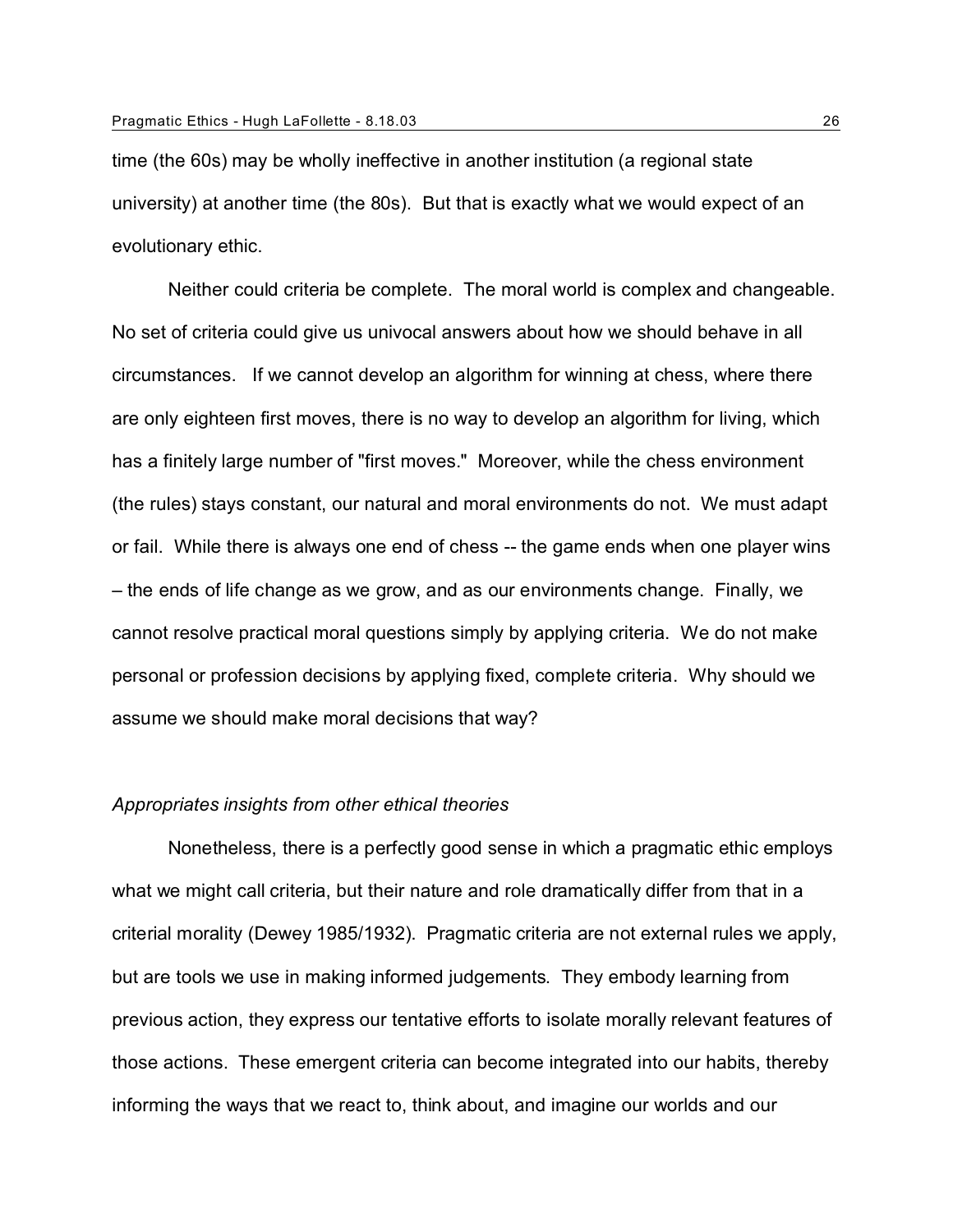relations to others.

This explains why pragmatists think other theories can provide guidance on how to live morally. Standard moral theories err not because they offer silly moral advice, but because they misunderstand that advice. Other moral theories can help us isolate (and habitually focus on) morally relevant features of action. And pragmatists take help wherever they can get it. Utilitarianism does not provide an algorithm for deciding how to act, but it shapes habits to help us "naturally" attend to the ways that our actions impact others. Deontology does not provide a list of general rules to follow, but it sensitizes us to ways our actions might promote or undermine respect for others. Contractarianism does not resolve all moral issues, but it sensitizes us to the need for broad consensus. That is why it is mistaken to suppose that the pragmatist makes specific moral judgements oblivious to rules, principles, virtues, and the collective wisdom of human experience. The pragmatist absorbs these insights into her habits, and thereby shapes how she habitually responds, and how she habitually deliberates when deliberation is required.

This also explains why criterial moralities tend to be minimalistic. They specify minimal sets of rules to follow in order to be moral. Pragmatism, on the other hand, like virtue theories, is more concerned to emphasize exemplary behavior – to use morally relevant features of action to determine the best way to behave, not the minimally tolerable way.

#### *Is relative without being relativistic*

"Okay," someone might say, "habits are important for morals. But unless we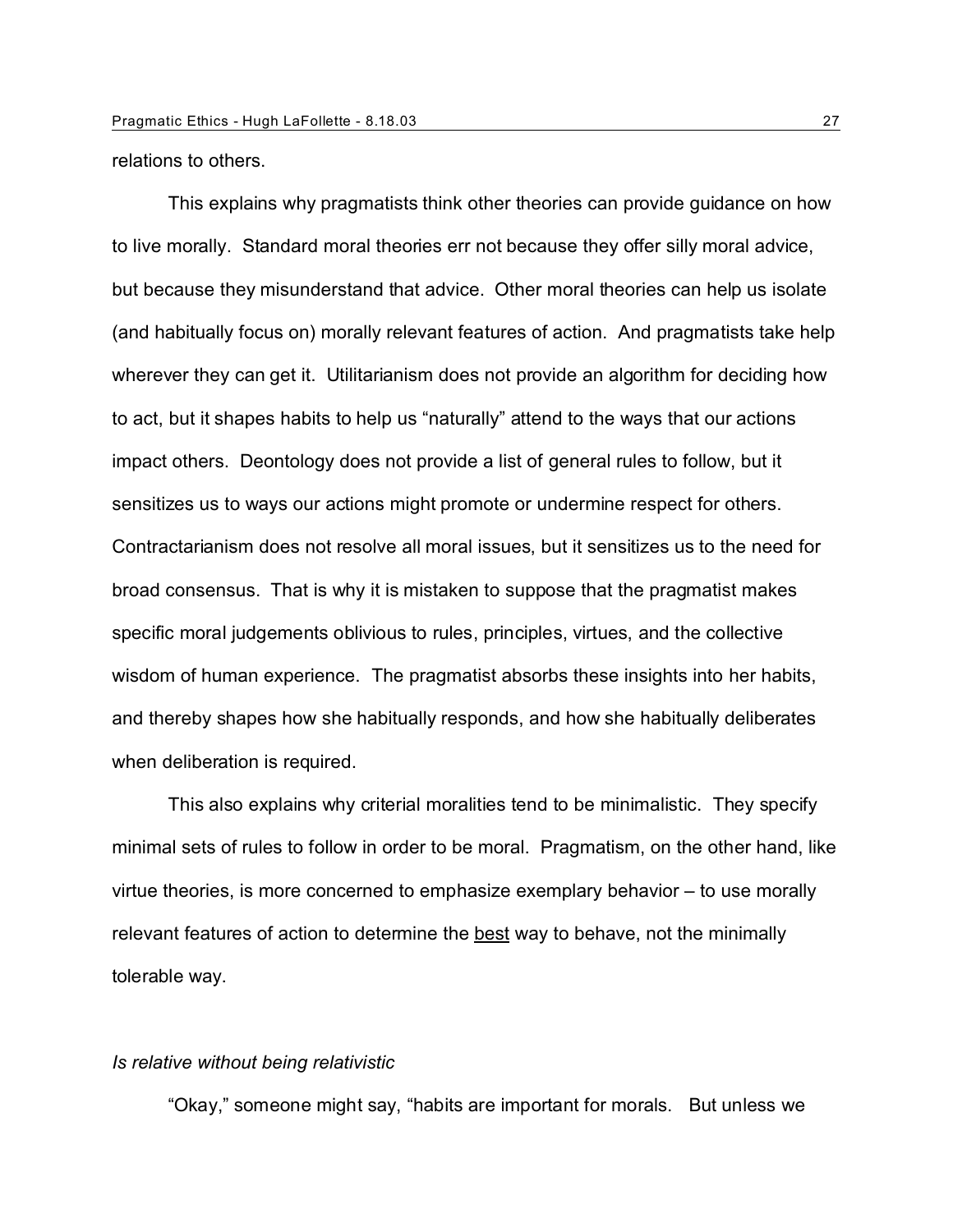decide what is a good habit and what is not, then how can morals be objective?" The pragmatist claims there is no algorithm nor recipe for deciding which habits are best. But why should we assume there needs to be? There is no recipe for being a good teacher, a good philosopher, a good friend, or deciding whether to take a job. But, we think there are better and worse teachers, philosopher, friends, and decisions. We can give reasons for our evaluations and decisions, and these reasons can be informed by the deliberations of others and by "theories" of friendship, philosophy, pedagogy, and decision-making. It seems sufficient to say:

- Some moral habits are better than others; some are worse than others. We can give reasons for these respective evaluative judgements.
- Because we are fallible, we do not always know which moral habit is best. That is why we allow people considerable latitude in setting their own habits. It permits individuals to choose, and the society an opportunity to witness experiments in moral living. But this does not mean that all habits are equal.
- Because our environments change, a moral habit that is serviceable now may be inappropriate later. But that does not alter that fact that it was once serviceable, and is no longer.

All these claims would be taken as a commonplace were it not for the assumption that moral absolutism and moral relativism are our only options. Absolutists assume relativism is a wolf at the door of ethics: unless we have one unique set of determinable moral principles, then the wolf will enter and devour the hapless progenitor of morality. Relativists agree with absolutists about the status of morality without absolute principles; they just think there are no such principles.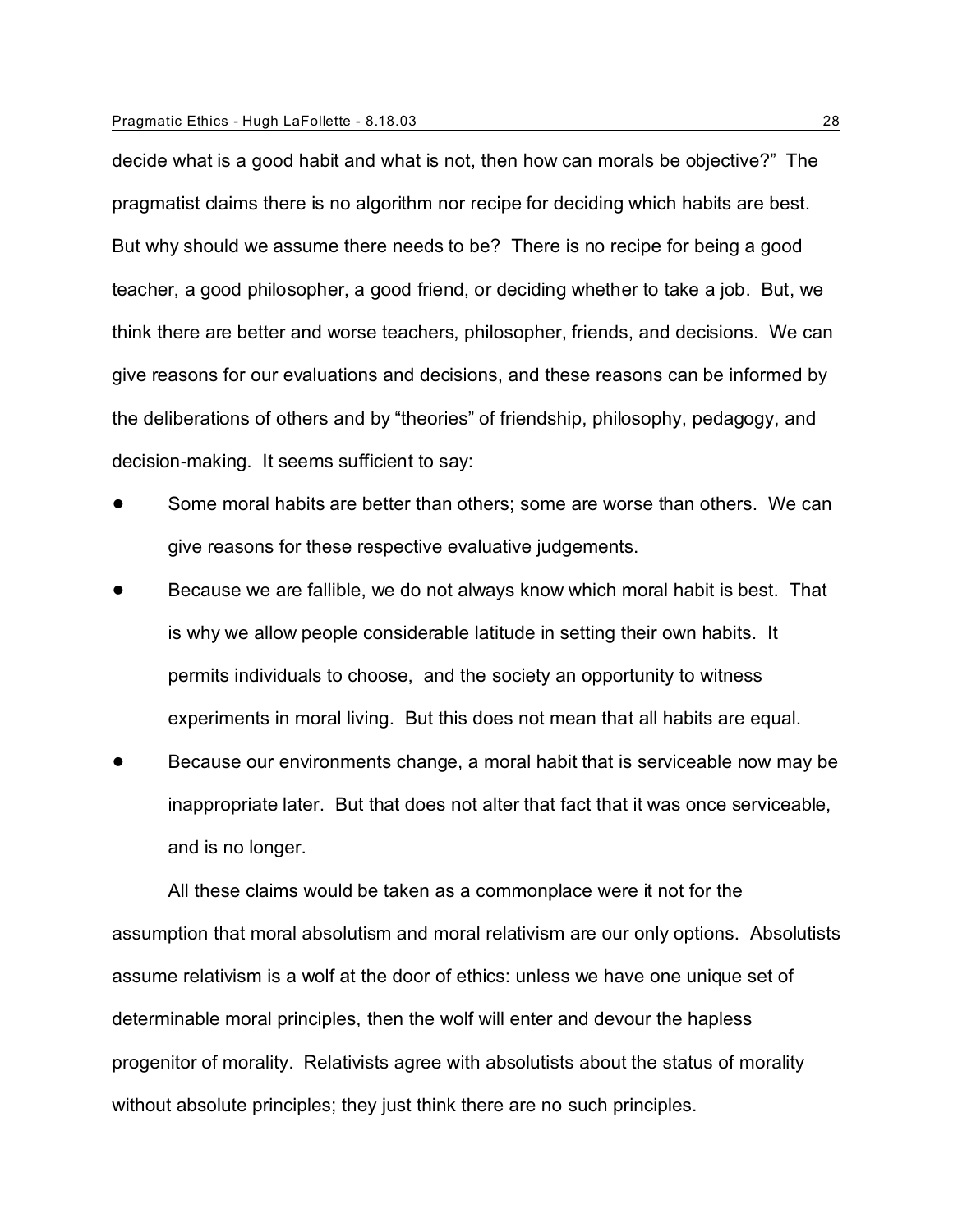Pragmatism helps us understand why these are not our only options – why the three considerations above reflect our best understanding of the moral life and explain why this provides all the objectivity we need, even if it does not provide the certainty we occasionally want [\(Bernstein 1983; Dewey 1988/1922, 1970/1920; Elgin 1997; Margolis](http://endnote+.cit) [1996, 1986; Putnam 1994; Rorty 1989, 1982, 1979\)](http://endnote+.cit). The hope that ethics (or science) could provide certainty is itself a symptom of the disease that pragmatism seeks to

cure. As Dewey put it:

. . . in morals a hankering for certainty, born of timidity and nourished by love of authoritative prestige, has led to the idea that absence of immutably fixed and universally applicable ready-made principles is equivalent to moral chaos [\(Dewey 1988/1922: 164\)](http://endnote+.cit).

### *Tolerates without being irresolute*

Although we acknowledge that some habits are better (or worse) that others, in some circumstances several habits appear to be equally good. In this case, appearances may not be deceiving. Why should we assume that only one set of habits, principles, or ideas can be best? Why not say several of them are objectively better than others, even if we cannot say that one is uniquely best? Pragmatism permits and explains why we should expect and desire some moral disagreements. An evolutionary ethic seeks the optimal behavior within a niche. Since the niches in which people live vary, we should not expect that precisely the same behavior would be optimal in each. Since social norms help compose our environments, then those norms will themselves determine, to some degree, what is genuinely moral. For instance, most societies have norms about appropriate dress at a funeral. But those norms vary.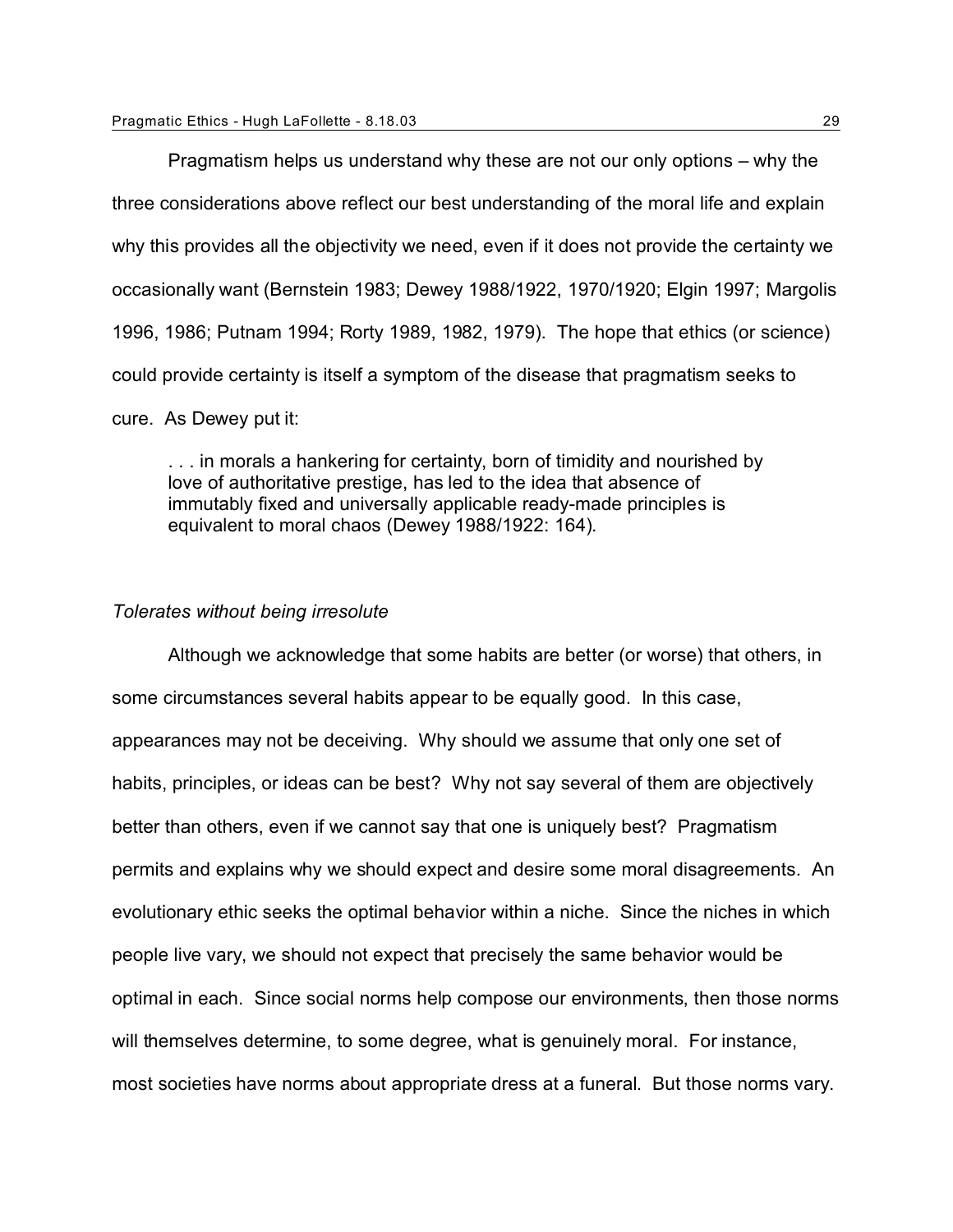Someone violating those norms (wearing a kilt to a funeral in Houston) will likely not only clash with those norms, they may thereby deeply offend the family of the deceased.

The claim, of course, is not that social norms determine what is right and wrong. The pragmatist only claims that social norms are often relevant to how we should behave. There is no algorithm for specifying when and how they are relevant, but as I stated earlier, the pragmatist does not think there are moral algorithms. These are issues about which we can debate, and about which morally minded people might disagree. The pragmatist merely claims that, in cases of such disagreement, the opposing views are best tested in an environment in which open discussion is encouraged (itself a social habit). This increases the likelihood that misguided solutions will be bested in the arena of ideas. And, when some competitors survive, the society will permit and even encourage them to be tested by life (experiments in living). The laboratory of life might reveal that some of them are inadequate. In other cases, the results may be inconclusive. Several may thrive in the same or related environments. That will not disturb the pragmatist. For the pragmatist holds only that some views are better than others. They do not hold that there is always one and only one uniquely good view. Why should we think that?

Consider. Some writing is dense, imprecise, rambling, and boring, while other writing is crisp, lucid, unambiguous, and vigorous. These differences are so pronounced that virtually anyone would spot them in an instant [\(LaFollette 1991\)](http://endnote+.cit). In that sense, we are objectivists about language. Of course there are borderline cases about which we might genuinely disagree. Moreover, there are some differences which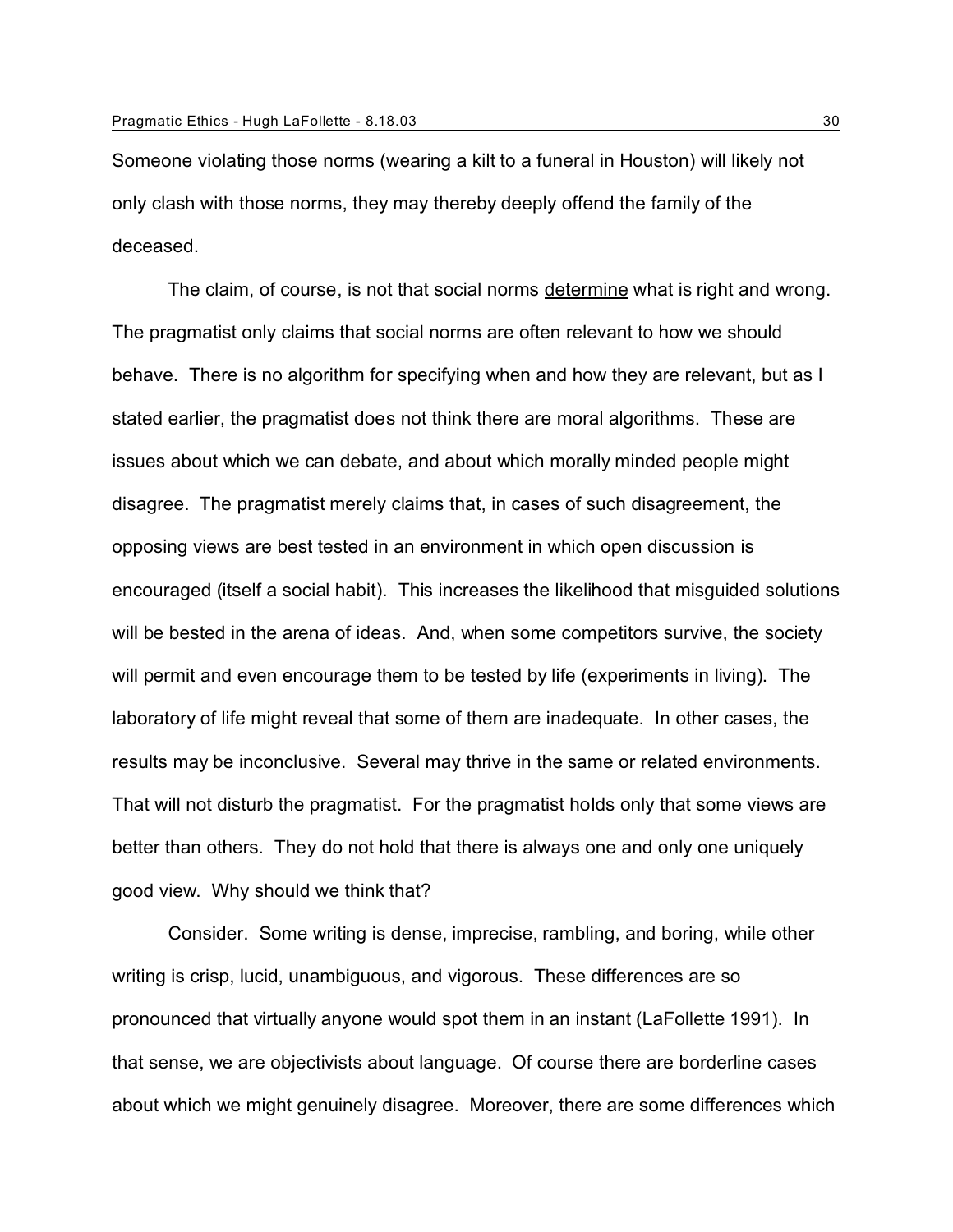are just differences in style and taste. Should an objectivist about language and prose try to squelch these differences? I see no reason why they should, and plenty of reason why they shouldn't. It is hard to see what harm can come from these differences, and it is easy to see how they can be beneficial. Having various linguistic options is more enjoyable: a society in which everyone wrote or spoke in precisely the same way would be a society where fewer people read, and where prose and spoken language would be boring. Moreover, pluralistic writing and speaking styles permit us to say different things in different ways, and hearing a different description of an event may enhance our understanding of the phenomenon.

Likewise, we all recognize that there is no uniquely nutritious or tasty meal, insightful movie, enjoyable music, relaxing vacation, good lecture, etc. What possible reason would the pragmatist have for thinking morality must reveal one and only one appropriate behavior? On the other hand, we all recognize that there are fatty and disgusting meals, pedestrian movies, boring music, tense vacations, and sleep-inducing lectures. What possible reason would the pragmatist have for thinking all moral judgements and behaviors are equally good? Some are good; some are terrible; others are mediocre. Any reflective pragmatist realizes that sloppy or unscrupulous pragmatists (like sloppy and unscrupulous deontologists or consequentialists) may act immorally. Moreover, careful and conscientious pragmatists (like careful and conscientious deontologists or consequentialists) will also occasionally morally botch it because of ignorance or inattention. That is why the careful pragmatist emphasizes our fallibility. We may be mistaken even about those moral judgements about which we seem most confident. Our fallibility does not diminish our need to act. It does,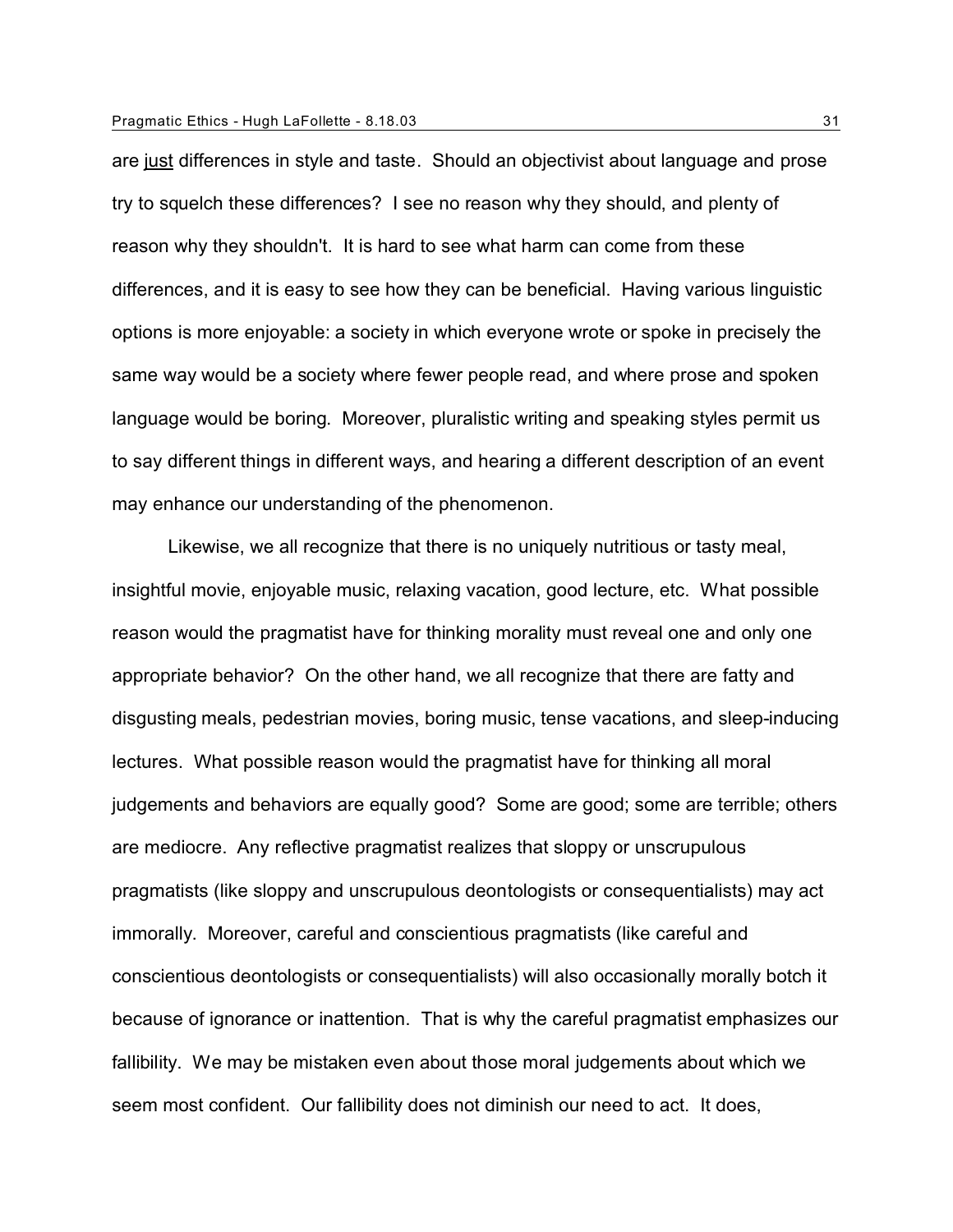however, give us compelling reason to subject our views to the scrutiny of others. As

#### Mill expresses it:

The beliefs which we have most warrant for, have no safeguard to rest on, but a standing invitation to the whole world to prove them unfounded. If the challenge is not accepted, or is accepted and the attempt fails, we are far enough from certainty still; but we have done the best that the existing state of human reason admits of; we have neglected nothing that could give the truth a chance of reaching us. . . . This is the amount of certainty attainable by a fallible being, and this the sole way of attaining it [\(Mill](http://endnote+.cit) [1985/1885: 20\)](http://endnote+.cit).

And the pragmatists say: "Amen."

## *Redescribes the relationship between theory and Practice*

So what is a pragmatic ethical theory? Pragmatism has no separable ethical theory: meaningful theory cannot exist distinct from practice. Theory without practice (ends without means) becomes an intellectual game only vaguely connected to the phenomena it is supposed to understand and explain. Practice without theory (like means without ends) lacks direction; it becomes little more than a loose amalgam of reactions to specific circumstances. The pragmatist sees theory and practice as two intricately related elements of ethics, properly understood.

Theorizing is an essential element of inquiry, a tool for understanding, evaluating, modifying, and hopefully improving our moral thought. But theorizing is not prior to or independent of experience, but grows out of and is part of experience. Any theorizing — whether we are theorizing about language, love, life, biology, physics, or ethics — begins from current wisdom, as embodied in our habits. Most of us began theorizing because of clashes between or uncertainty about our habitual reactions to (or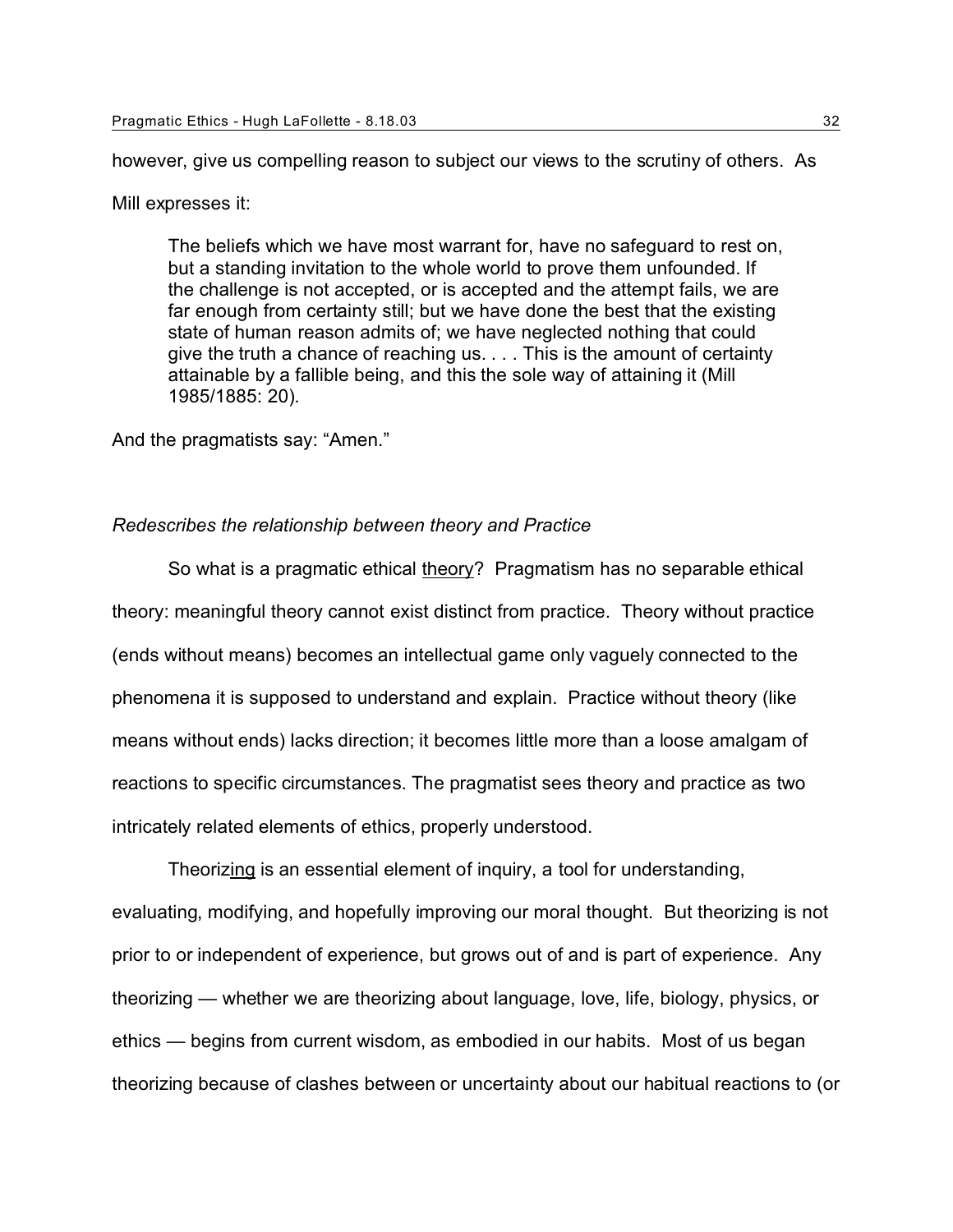intuitions about) a problem we face. Suppose our parents told us not to lie and told us not to hurt others — good advice, to be sure. Then one day we find that telling Jo the truth will hurt her. How can we follow our parents' advice? The inability of our habits to cope smoothly with this problem requires us to theorize, to step back from the problem and reflect on it. We might theorize haphazardly and ineffectively or we might do it well. What determines how well we theorize? There is no algorithm. However, we have a better chance of finding a satisfactory solution if we have multiple moral habits. For instance, if we are familiar with a range of practical moral problems, if we read good literature, and if we have a good sense of the ways people reason about practical problems (as captured in various ethical theories), then we will have the resources to find a reasonable solution. But success is never guaranteed.

## EMBRACING A PRAGMATIST ETHIC

A pragmatic ethic is not based on principles, but it is not unprincipled. Deliberation plays a significant role, albeit a different role than that given it on most accounts. Morality does not seek final absolute answers, yet it is not perniciously relativistic. It does recognize that circumstances can be different, and that in different circumstances, different actions may be appropriate. So it does not demand moral uniformity between people and across cultures. Moreover, it understands moral advance as emerging from the crucible of experience, not through the proclamations of something or someone outside us. Just as ideas only prove their superiority in dialogue and in conflict with other ideas, moral insight can likewise prove its superiority in dialogue and conflict with other ideas and experiences. Hence, some range of moral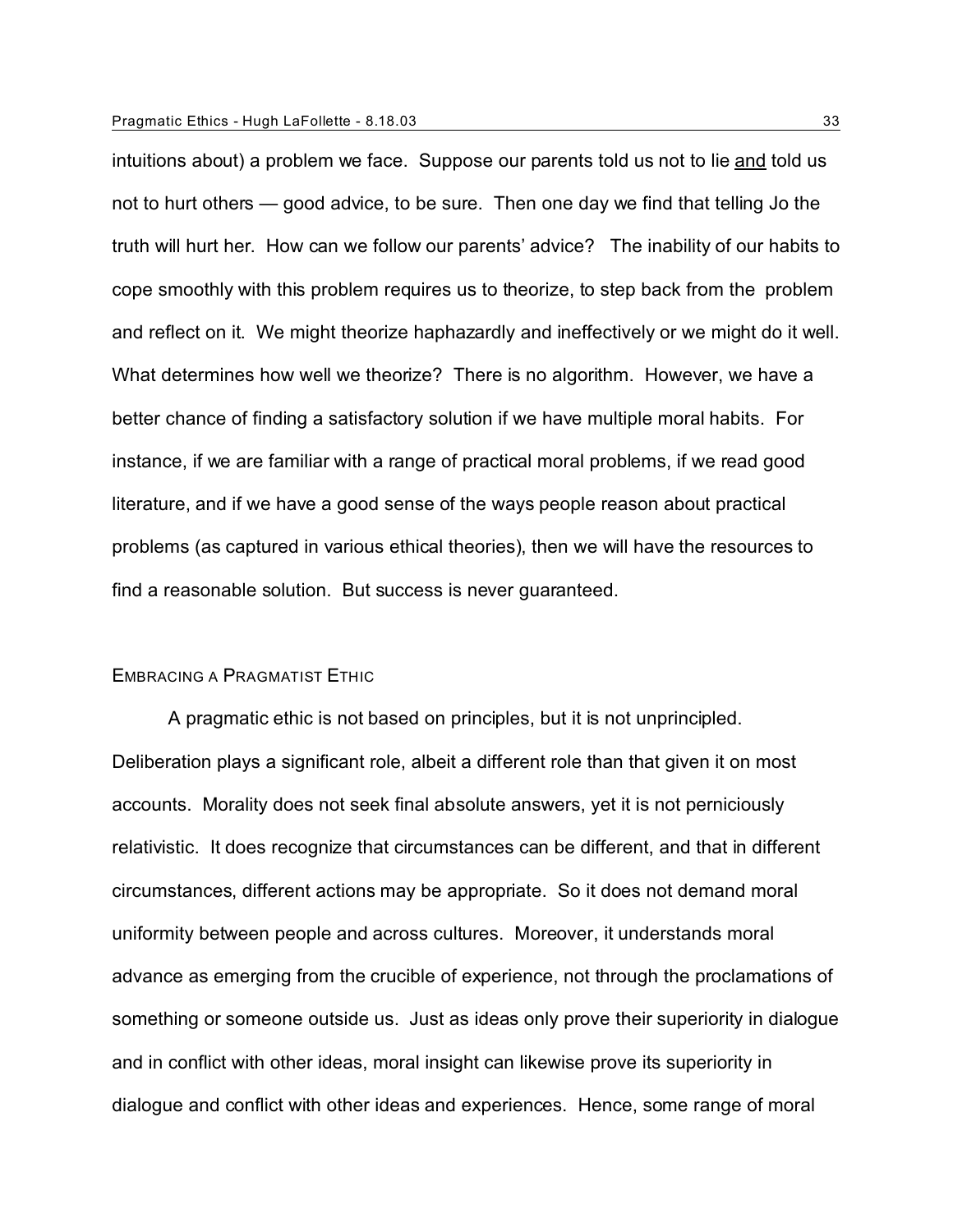disagreement and some amount of different action will be not be, for the pragmatist, something to bemoan. It will be integral to moral advancement, and thus should be permitted and even praised, not lamented. Only someone who thought theory could provide final answers, and answers without the messy task of doing battle on the marketplace of ideas and of life, would find this regrettable.<sup>1</sup>

#### **Notes**

1. Thanks to Robert Audi, Joan Callahan, Steven Fesmire, John Hardwig, Heather Keith, Larry May, Niall Shanks, John J. Stuhr, and especially Christopher Hookway, Eva LaFollette, Todd Lekan, and Michael Pritchard, for penetrating and helpful comments on earlier versions of this paper.

#### **Sources**

- Bernstein, R. (1983) *[Beyond Objectivism and Relativism](http://endnote+.bib)*. Philadelphia, PA: University of [Pennsylvania Press.](http://endnote+.bib)
- Dewey, J. (1988/1922) *Human Nature and Conduct*[. Carbondale, IL: Southern Illinois](http://endnote+.bib) [University Press.](http://endnote+.bib)
- —— (1985/1932) *Ethics* (vol. [7\). Carbondale, IL: Southern Illinois University Press.](http://endnote+.bib) —— (1970/1920) *[Reconstruction in Philosophy](http://endnote+.bib)*. New York: Henry Holt.
- Elgin, C. Z. (1997) *[Between the Absolute and the Arbitrary](http://endnote+.bib)*. Ithaca, NY: Cornell [University Press.](http://endnote+.bib)
- Gadamer, H. G. (1975) *Truth and Method*[. New York: Seabury Press.](http://endnote+.bib)
- [LaFollette, H. \(1991\) "The Truth in Ethical Relativism."](http://endnote+.bib) *Journal of Social Philosophy* **20**, [146-54.](http://endnote+.bib)